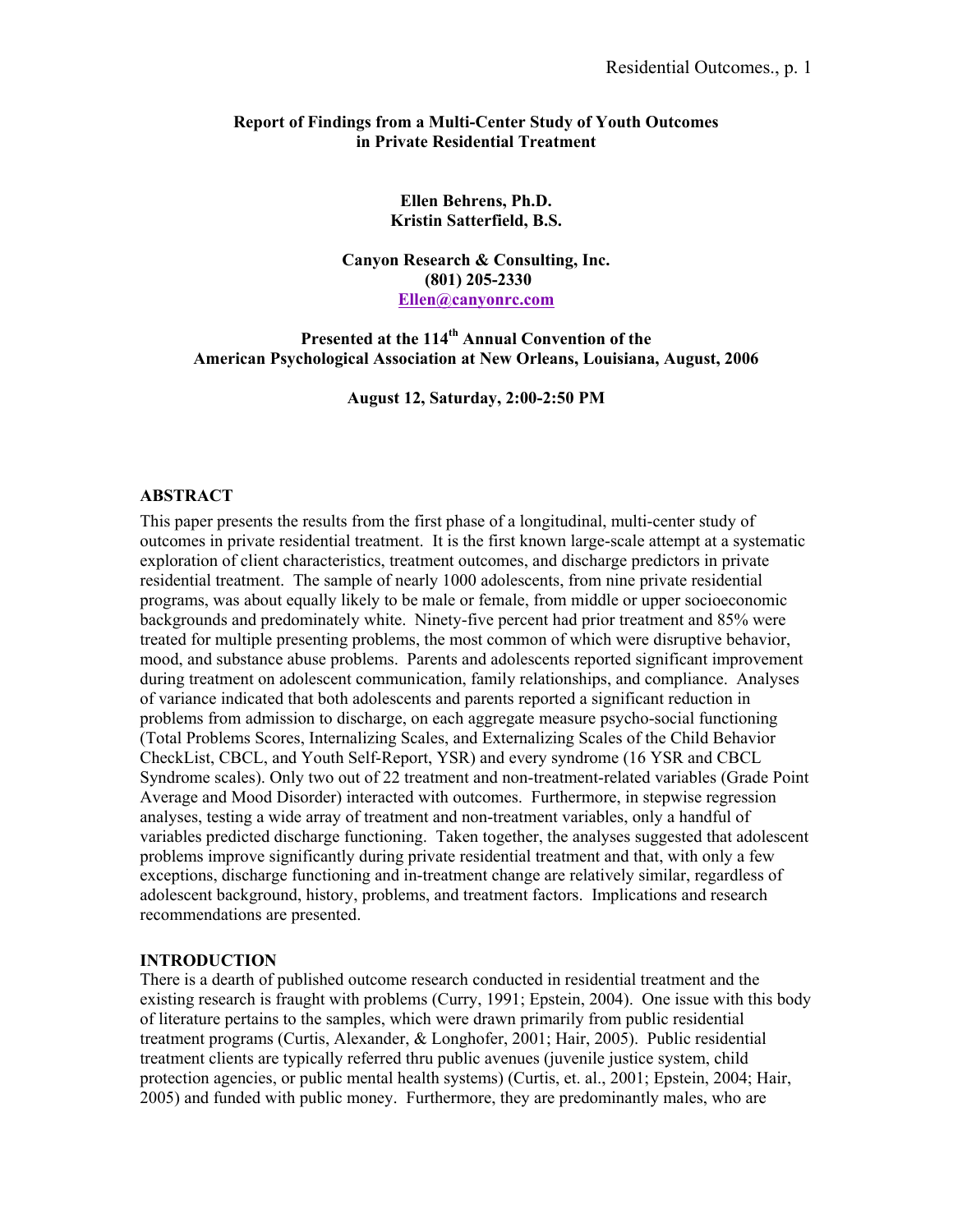disproportionately from ethic minority backgrounds. In private residential treatment, adolescents are typically placed by their parents, who pay for treatment. Though no client demographic and background information are available for private residential treatment programs, informal observation across a variety of programs suggests that clients are equally likely to be male or female, are predominately white, and come from upper middle class or upper class socioeconomic backgrounds. Based on the foregoing, there is a possibility that public residential treatment and private residential treatment are different services, utilized by different client populations. Nonetheless, literature reviews conceptualize private and public residential treatment research as one corpus of literature. Further complicating the issue, private residential treatment programs are so heterogeneous in terms of their treatment philosophy and services that in the relatively rare case of published research based on samples from private residential treatment, there is uncertainty about the degree to which the findings generalize to other private residential treatment programs (Curtis et al., 2001; Woodbury, 1999).

Another set of concerns about the residential treatment research corpus pertains to methodological flaws. Reviewers criticize this research for its poor samples, retrospective designs, unstandardized measures, and unsophisticated statistical analyses (Curry, 1991; Curtis et al., 2001; Epstein, 2004, Hair, 2005). The majority of studies use only one informant, even though the value of multiple informants has been established (Rend, 2005). Many studies use self-styled measures that lack normative data and psychometric rigor (Hair, 2005). There is lack of consensus on the timing and method of outcome measurement, making it difficult to integrate findings across studies. Sample sizes tend to be very small. Relatively few studies use advanced statistics that control for error or explore the impact of moderator and predictor variables. Reviewers have concluded that the effectiveness of residential care is largely unresolved in the research because of these and other methodological shortcomings.

Despite these limitations several conclusions have been drawn pertaining to this body of literature. Most adolescents improve during residential treatment. Though reported outcomes vary widely, ranging from about 25 % to 80%, reviews suggest that 60%-80% of adolescents improve during residential treatment (Curry, 1991; Curtis et al., 2001; Epstein, 2004; Hair, 2005; Wells, 1991). The following factors have been shown to predict outcome: age, intelligence, degree of pathology, stability of the discharge placement, aftercare participation, and the absence of externalizing behaviors (Connor, Miller, Cunninghan, & Melloni, 2002; Epstein, 2004; Gorske, Srebalus, Walls, 2003; Wells, 1991) Specifically, research suggests that adolescent females with high IQ, less severe dysfunction, acute and late onset, better academic ability, absence of learning disorders, low levels of behavioral problems, and high levels of internalizing problems tend to have positive outcomes. Some researchers have concluded that residential treatment is best for higher functioning, less vulnerable youth (Connor et al., 2002). One recent study that sampled from 17 public residential treatment programs, found that age and race predicted outcomes (Lyons, McCulloch, & Romansky, 2006), with mid-aged adolescents and African American adolescents having relatively worse outcomes. It bears repeating that the degree to which the findings within this corpus of research apply to *private* residential treatment programs is largely unknown.

This study attempted to add to the residential treatment literature by using a multi-center design, with repeated and standardized measures, prospective data, a large sample, and two informant groups. The questions were:

1) How do the two groups of informants (adolescents and parents) compare on their report of outcomes?

2) What are the characteristics of adolescents treated in private residential care?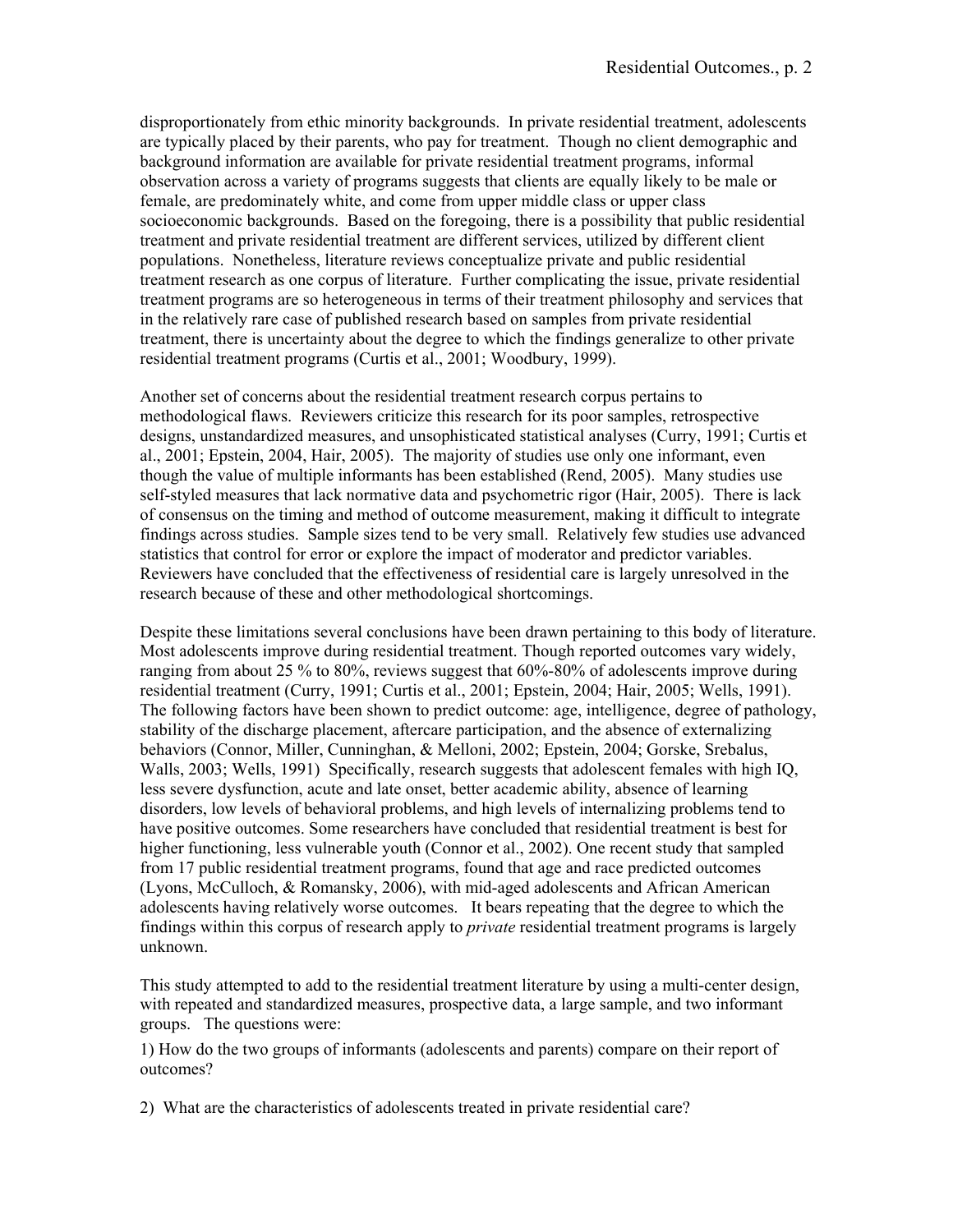3) To what degree do adolescents reportedly change during the course of treatment?

3a) How does reported adolescent functioning vary across the selected treatment outcomes (e.g., aggressive behavior, anxious/depressed symptoms, attention problems, aggressive behavior, communication quality, family relationships)?

3b) Do youth outcomes vary according to non-treatment factors (e.g., age, gender, prior treatment history, legal record, type of presenting problems, and number of presenting problems)?

3c) Do youth outcomes vary according to treatment factors (e.g., adolescent's response to placement at admission, length of stay, discharge status, satisfaction with treatment)?

4) What factors (treatment and non-treatment) predict adolescent functioning at the point of discharge?

# **METHOD**

# *Participants.*

The sample consisted of 993 adolescents, admitted to one of 9 programs located in the Eastern and Western United States, between August 2003 and August 2005, who, along with their parents or guardians (hereafter referred to as "parents") agreed to participate in the study and who completed measures at admission and/or discharge. The Western Institutional Review Board approved consent/assent forms and issued Certificates of Approval for the study.

The contribution of each of the 9 residential programs to the sample was relatively equal and ranged from 9% to 16%. This sample consisted of a mean of 55% (range 37-75%) of the adolescents admitted to the residential programs during the time period. Demographic information (i.e., gender, age) from admission data provided by the residential programs indicated the sample was roughly representative of students enrolled in the programs during the same time period.

# *Description of the residential programs.*

The 9 participating programs were private, out-of-home, licensed, therapeutic placements for adolescents and are member-programs of the National Association of Therapeutic Schools and Programs (NATSAP): Academy at Swift River, Aspen Ranch, Copper Canyon Academy, Mount Bachelor Academy, Stone Mountain School, Pine Ridge Academy, SunHawk Academy, Turnabout Ranch, and Youth Care, Inc. Residential treatment is a complex service that utilizes various approaches to the treatment of serious emotional and behavioral problems. Most adolescents are placed in private residential treatment by their parent(s): the juvenile justice and child welfare systems typically do not refer to these programs. Programs have on-site schools or academic programs and multi-disciplinary treatment teams. All programs provide group, individual, and family services, but the amount and type of each varies widely among the programs. During treatment, adolescents progress through "levels" associated with increasing privileges (e.g., possession of personal items, home visits) and responsibilities (e.g., peer mentoring, community leadership). Days are highly structured, with most time spent in school, community meetings, treatment groups, recreation, or counseling. Professional program staff includes social workers, psychologists, substance abuse counselors, marriage and family therapists, counselors, teachers, nurses, and psychiatrists. The participating residential programs vary widely in terms of size (15-bed to 120-bed), location (Massachusetts, Utah, Arizona, Oregon,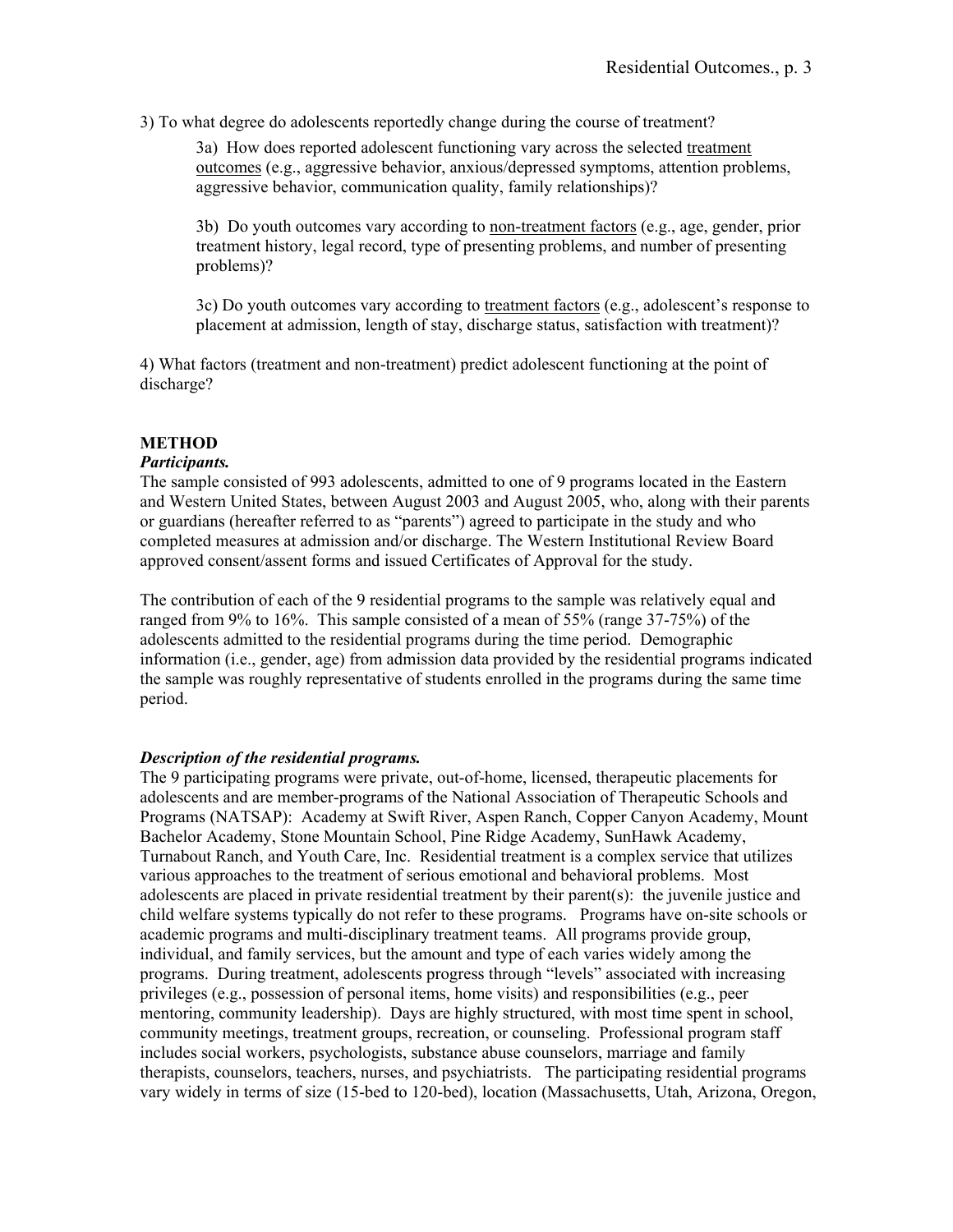North Carolina), treatment philosophy (therapeutic boarding school or residential treatment, the latter of which is more clinically focused and designed for more severely impaired adolescents), and the range of interventions provided (e.g., equine therapy, neurofeedback, adventure therapy, partial community placements). The diversity of the participating programs is reflective of the diversity within the private residential treatment industry.

# *Design and Measures.*

The data (N=993) formed three subsets, determined by the availability of admission and discharge data. The data subsets are 1) admission, 2) treatment outcome (admission and discharge), and 3) discharge. A single-group design was used for all subsets of data. A pretestpost-test design was used for the treatment outcomes data set (N of adolescents =403, N of parents=211) which was derived from parents and adolescents who completed measures at admission to and, subsequently, discharge from a program. Its purpose was to examine change in functioning during treatment. The admission data set (N of adolescents=754, N of parents  $=$ 635) was derived from parents and students who completed measures at admission. This data subset provided information on the characteristics of adolescents treated at private residential programs. The discharge subset of data (N of adolescents=616, N of parents = 404) was derived from parents and students who completed the measures at discharge and was used to identify predictors of discharge functioning.

For all data subsets the primary measures were the Child Behavior Check List (CBCL) and the Youth Self Report (YSR) (Achenbach, 2001), two widely used measures of adaptive and maladaptive psycho-social functioning. The reliability and validity of the CBCL and YSR Syndrome Scores, Internalizing and Externalizing Scores, and Total Problem Score have been demonstrated (e.g., Achenbach, 2001; Bérubé, & Achenbach, 2006). The CBCL is a parentreport measure of adolescent functioning that consists of 113 items. The YSR is a self-report measure that consists of 112 items. The measures have the same item format and scales, making them highly compatible. Items are rated on a three-point scale and are primarily objective or behaviorally anchored (e.g., "cries a lot", "gets teased", "fidgets", "truant"). For the purposes of this study the following YSR and CBCL scales were used: Syndrome Scales (Anxious/Depressed, Withdrawn/Depressed, Somatic Complaints, Thought Problems, Attention Problems, Rule-Breaking Behavior, Aggressive Behavior), Internalizing (problems that are mainly within the self), Externalizing (problems that mainly involve conflict with other people and their expectations for the child), and Total Problems Score (the sum of all the problems reported on the measure). High scores on a scale indicate clinical deviations from the norm and the presence numerous problems. Each raw scale score can be converted into a T score, percentile rank, and range (Normal, Borderline Clinical, and Clinical). Scores are truncated on the Syndrome Scales at the  $50<sup>th</sup>$  percentile. The Normal range spans the  $50<sup>th</sup>$  to the 92<sup>nd</sup> percentiles on the Syndrome Scales and  $24<sup>th</sup>$  to the  $84<sup>th</sup>$  percentile on the Internalizing, Externalizing, and Total Problems Scales. The Borderline Clinical range spans the  $93<sup>rd</sup>$  to  $96<sup>th</sup>$  percentile on the Syndrome Scales and 84<sup>th</sup> to 91<sup>st</sup> percentile on the Internalizing, Externalizing, and Total Problems Scales. The Clinical range on the Syndrome Scales spans the  $97<sup>th</sup>$  to  $100<sup>th</sup>$  percentile and on the Internalizing, Externalizing, and Total Problems Scales spans the  $92<sup>nd</sup>$  to  $10<sup>0<sup>th</sup></sup>$  percentiles. As recommended in the manual, this study used raw scores for statistical analyses, because T scores are truncated (Achenbach, 2001). Standard scores and percentile ranks were reported only for informational purposes, to provide information on the functioning of the sample relative to norms.

Background questionnaires were completed by both parents and adolescents at admission and discharge and assessed the adolescent's treatment history, psychotropic medication use, legal record, grade point average, matriculation in school, communication with family members, compliance with rules, relationship quality, drug use, and alcohol use. In addition, residential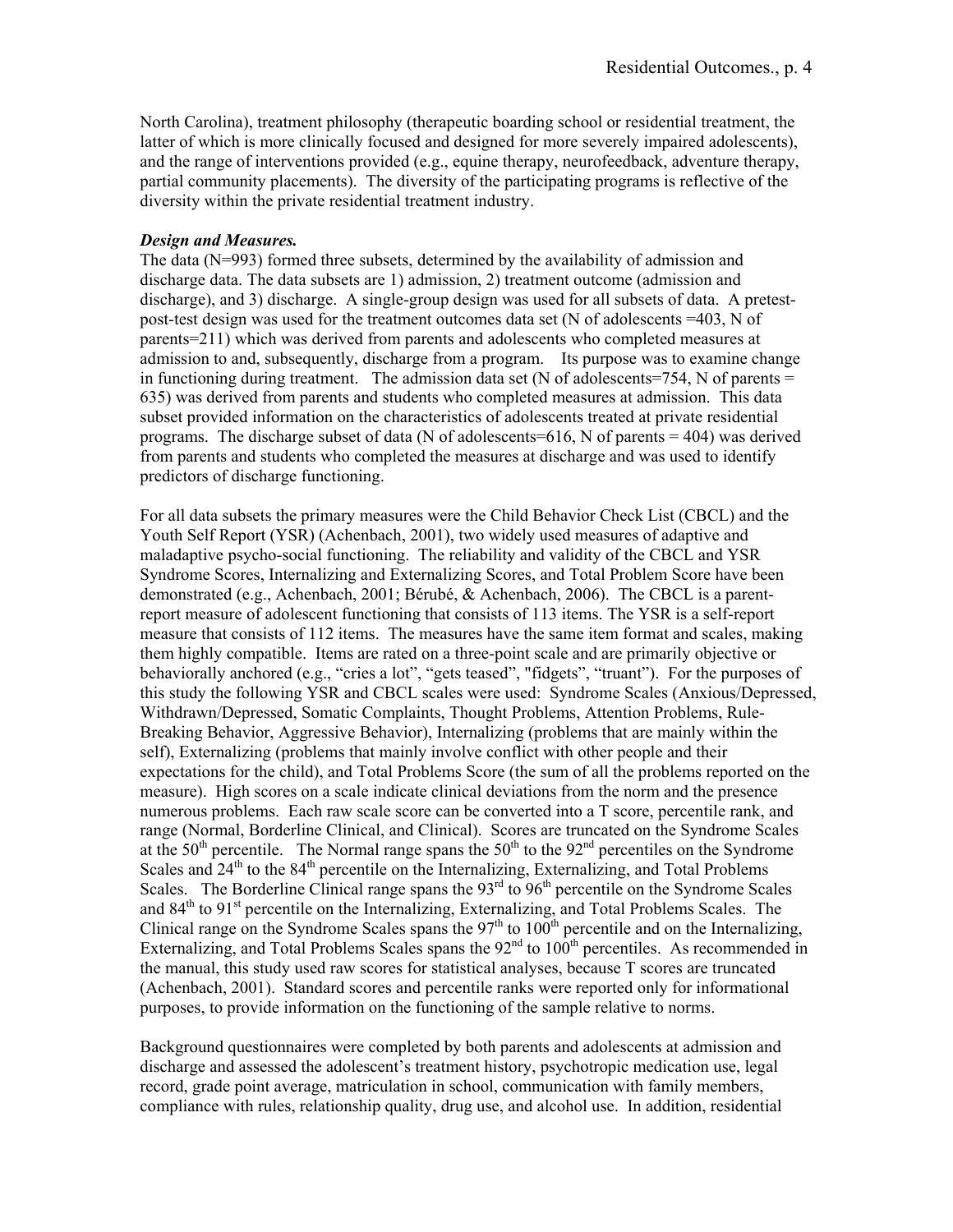program staff completed a brief form for each adolescent at discharge that indicated discharge status, length of stay, and problems that were the focus of treatment (type and number).

Data gathered via the aforementioned measures were organized into the following groups of variables.

# **I. Non-Treatment Variable Groups**

(1) **Demographic Variables**: age, gender, ethnicity, parental income,

(2) **Pre-Treatment Academic Functioning**: grade point average, matriculation,

(3) **Prior Treatment History**: psychiatric hospitalization, outpatient therapy, wilderness therapy, residential treatment, psychiatric medication,

(4) **Psychosocial Functioning:** YSR Internalizing Scale, YSR Eternalizing Scale, YSR Total Problems Scale, CBCL Internalizing Scale, CBCL Eternalizing Scale, CBCL Total Problems Scale, Adolescent communication with family, Adolescent Compliance with Rules, Adolescent Family Relationships,

(5) **Presenting Problems**: number of problems, mood disorder, substance abuse disorder, learning disorder, disruptive behavior disorders, eating disorders, anxiety disorders, developmental disorders, legal problems

**II. Treatment Variables Group:** Adolescent Reaction to Residential Placement at Admission, Adolescent and Parental Satisfaction with Treatment, Length of Stay, Adolescent and Parental Report of Overall Improvement Over the Course of Treatment, Self-Reported Amount of Effort in Residential Treatment, and Discharge Status.

The Discharge Status variable categorized students upon discharge, based on the clinical team's recommendations. The five categories included: With Maximum Benefit (e.g. planned discharge, graduation from program, treatment goals met); Premature, With Program Approval (e.g. some progress, but student did not benefit from full treatment); Premature, Against Program Advice (program recommended continued stay due to clear need for additional treatment); Treatment Beyond Scope of Program (program not a suitable match, transferred to a more appropriate setting); and Other. The Treatment Beyond Scope category was included due to concerns that programs would be "penalized" for making appropriate treatment recommendations that included transferring students to a different level of care. In this case, it was deemed that a program making an early referral for students who required alternative clinical care would constitute appropriate, ethical care rather than a "failure" on the part of the program. Of the initial sample of 551 adolescents, 50 fell into the Treatment Beyond Scope category. A repeated measures ANCOVA was used to test the interaction hypothesis that those in the Treatment Beyond Scope category show less progress than those in the other groups. Analysis confirmed that for most of the YSR and CBCL scales, those in the Treatment Beyond Scope group did indeed show a statistically significant difference in their admit to discharge progress. Because of the foregoing the Treatment Beyond Scope group was excluded from subsequent analysis.

# **RESULTS**

# *Comparisons of informant data.*

Although multiple informants are a "gold standard" in outcome research, there is little agreement on how to combine the data they produce. Until a systematic method of combining data is validated, experts recommend examining the contributions of each informant separately (Renk, 2005). This study did that. However, it seemed prudent to precede the study's fundamental analyses with an exploration of informant concordance, with the primary question being whether the reports of parents (other-report) and adolescents (self-report) were correlated.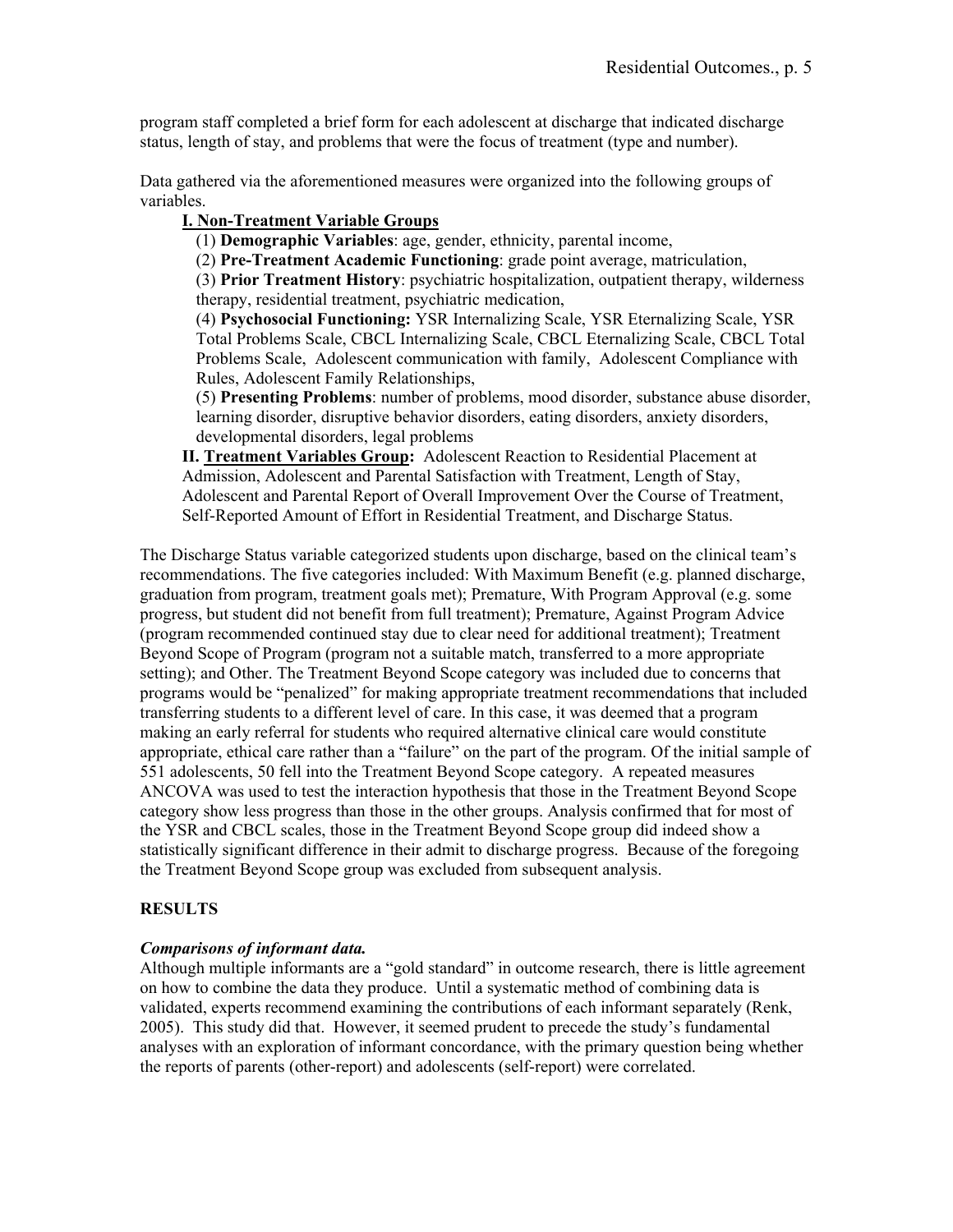Agreement between parent report and adolescent report was assessed with Pearson Correlation Coefficients. Admission and Discharge data was examined on the Internalizing, Externalizing, and Total Problems scales of the CBCL and YSR. Results were generally consistent with expectations. Correlations between Admissions scales (e.g. YSR Internalizing with CBCL Internalizing) ranged from ranged from .32 to .42 (Table 1). Correlations between Discharge scales ranged .23 to .34 (Table 1). Almost all correlations were significant at  $p$ <.001. These correlations were positive and significant, but weak in magnitude.

# *Treatment and Non-Treatment Characteristics of adolescents in the private residential treatment sample.*

Participants were 54% male, with a mean age of 16 (SD=1.2). Most (87%) were Caucasian, with small percentages of other ethnic groups. The median annual family income was  $\geq$ \$100,000. Ninety-seven percent of the adolescents were placed in treatment by their parents. The overwhelming majority of youth had been treated at other levels-of-care (95%). Specifically, 80% had received outpatient treatment in the prior year, 38% had a history of prior wilderness therapy, 33% had at least one psychiatric hospitalization, and 67% were prescribed psychotropic medication(s) within the 3 months prior to admission. Only 20% of the sample had a legal record. The average grade point average was 2.0 on a 4.0 scale (D). The majority of adolescents were treated for multiple problems (85.5%). The most frequent treatment foci were disruptive behavior disorders (44%), substance use disorders (36%), and mood disorder (31%) (percentages did not total 100% because participants could have more than one problem).

At admission, most adolescents indicated that they felt "neutral" about their placement in the residential program. The mean T-score on the CBCL Total Problems Scale at admission was 70, the mean T-score on the YSR Total Problems Scale was somewhat lower (61), but still significantly above the normal mean (25 for males, 23 for females). Percentile equivalents of the obtained T scores, were 97.5<sup>th</sup> for the CBCL and  $88<sup>th</sup>$  for the YSR, which means that the adultreport and adolescent-report scores were higher than the scores obtained by 97.5% and 88%, respectively, of normal, non-clinical adolescents in the national normative sample (Achenbach, 2001). The average length of stay was 8.6 months for those discharged with maximum benefit and 6.5 months for who were discharged with partial benefit or against program advice. The majority discharged with program approval: 53% with maximum benefit, 19% prematurely but with approval, 15% against program advice, 8% needed treatment beyond the scope of the program, and 3% "other" discharge status.

# *Change in functioning across outcomes*.

Paired samples *t*-tests were used to examine change in symptoms over the course of treatment. Table 2 and 3 present the mean raw scores, standard deviations, N, and *t*-test values, mean T scores, mean percentile rank, ranges for CBCL and YSR scales. In general, both adolescents and parents reported a significant decline in symptoms from admission to discharge, on all scales of the YSR and CBCL. Admission scores changed from the clinical (parent report) or borderline clinical (youth report) to the normal range over the course of treatment, on all of the aggregate scales of the ASEBA (Internalizing, Externalizing, and Total Problems Score). For example, parent report of externalizing behavior decreased from the  $97<sup>th</sup>$  percentile at admission to the  $67<sup>th</sup>$ percentile at discharge, which is well within the normal range. Adolescent report of externalizing behavior decreased from the 95<sup>th</sup> percentile at admission to the 70<sup>th</sup> percentile at discharge, which again is well within the normal range.

Syndrome scales of the YSR and CBCL also showed significant in-treatment changes. Although adolescents reported symptoms within the normal range on all YSR syndrome scales at admission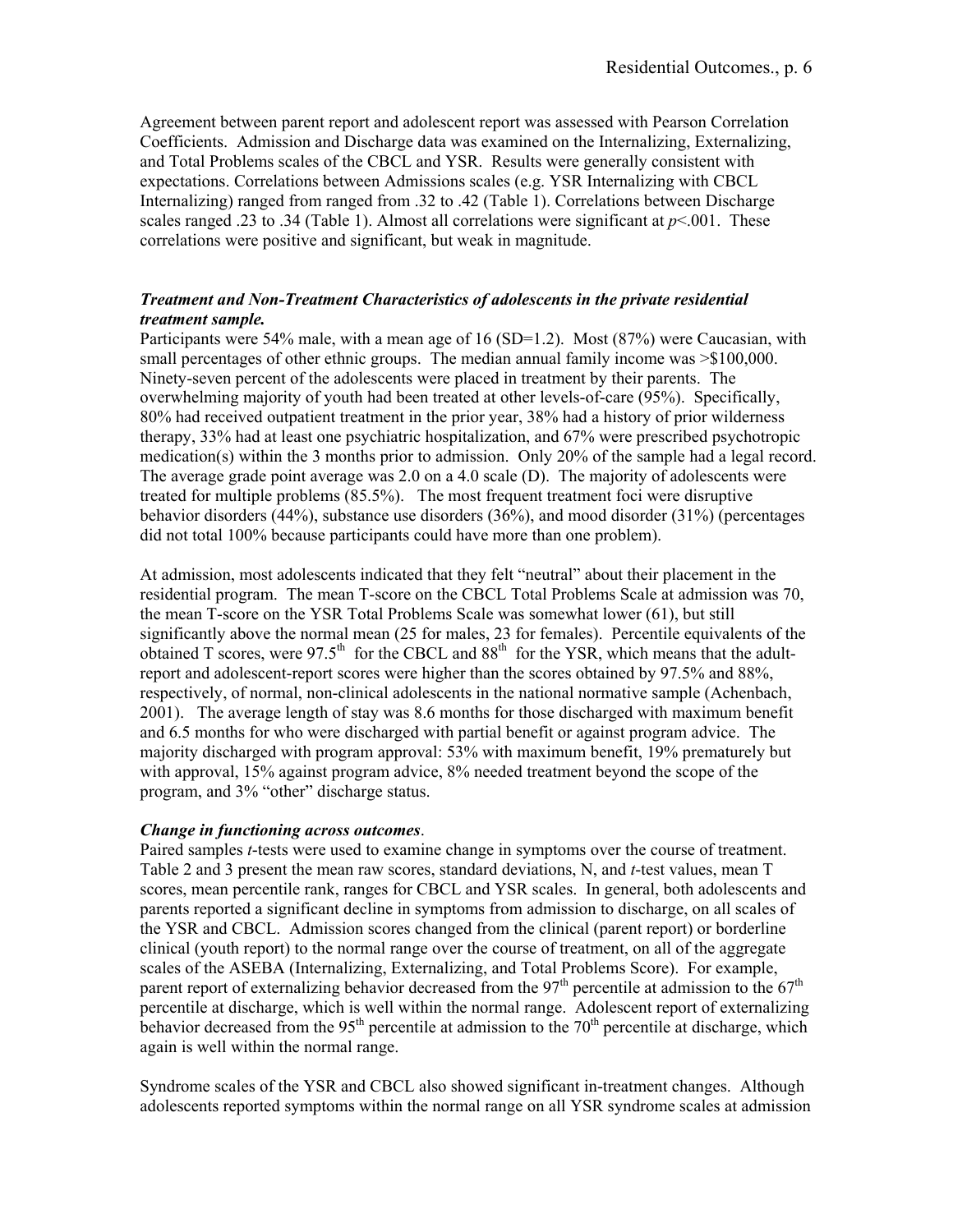(except Rule-Breaking Behavior, which was in the borderline clinical range) *t*-tests showed a significant decrease of symptoms during treatment. Admission scores on the CBCL syndrome scales changed from the clinical range for the Anxious/Depressed, Withdrawn/Depressed, Thought Problems, Rule-Breaking Behavior, and Aggressive Behavior Scales and the borderline clinical range on the Somatic Complaints, Social Problems, and Attention Problems scales to levels well within the normal range at discharge. Rule-Breaking Behavior showed the highest admission scores in both parent and adolescent report, with admit scores at the  $98<sup>th</sup>$  and  $97<sup>th</sup>$ percentile, respectively. At discharge, those scores decreased to the  $72<sup>nd</sup>$  and  $77<sup>th</sup>$  percentile, respectively. Again, the change during treatment on that scale, as with the others, was significant and reflected normal functional levels by discharge.

Parents' average appraisal of adolescent communication quality, compliance, and relationship quality was measured with a background questionnaire. Data showed statistically significant improvement from admission to discharge, with each factor shifting from "poor" at admission to "good" at discharge (Table 3). Adolescents were also surveyed for their appraisal of their communication quality, compliance, and relationship quality. Unlike their parents, they rated themselves as "adequate" on most items at admission. By discharge the adolescents appraised their communication, compliance, and relationships as "good" (Table 2). These results, which are more opinion-oriented than the items on the CBCL and YSR, suggest that parents and adolescents perceive positive in-treatment changes in functioning on broad relationship issues.

Outcome interaction effects were tested for variables in the following groups: Demographic Variables, Pre-Treatment Academic Functioning, Prior Treatment History, and Presenting Problems, as well as Discharge Status and Length of Stay (See *Design and Measures*, above). An interaction effect indicates a change in scores from admission to discharge depends on the status of another variable. A repeated measures Analysis of Covariance (ANCOVA) was utilized to test interaction effects for the YSR and CBCL Internalizing, Externalizing, and Total Problems scales from admit to discharge. In general, few significant interaction effects were observed on these variables, suggesting that change in symptoms was comparable regardless of status on the measured variables (e.g., age, parental income, ethnicity, legal involvement, number of problems, type of problem, prior treatment, and prescribed medication).

There were two exceptions. On the YSR, Mood Problems showed statistically significant interaction on the Internalizing (*F* (1,367) = 10.70, *p* = .001), Externalizing (*F* (1,367) = 11.40, *p*  $= 0.001$ ), and Total Problems scales (*F* (1,367) = 12.52, *p* < .001) (Table 4). There was also a main effect, in which both groups made statistically significant improvements. These analyses suggest that, though adolescents with mood disorders show significant improvement over the course of treatment, their report of outcomes are not as positive as adolescents without mood problems. The T score equivalents of these raw scores are noted in Table 4 and indicate differences between groups are small.

|           |                            | Youth Self Report          |           |             |           |  |
|-----------|----------------------------|----------------------------|-----------|-------------|-----------|--|
|           | <b>Internalizing Score</b> | <b>Externalizing Score</b> |           | Total Score |           |  |
| Admission | Discharge                  | Admission                  | Discharge | Admission   | Discharge |  |

Table 4. Interaction of Mood Problems with YSR Scores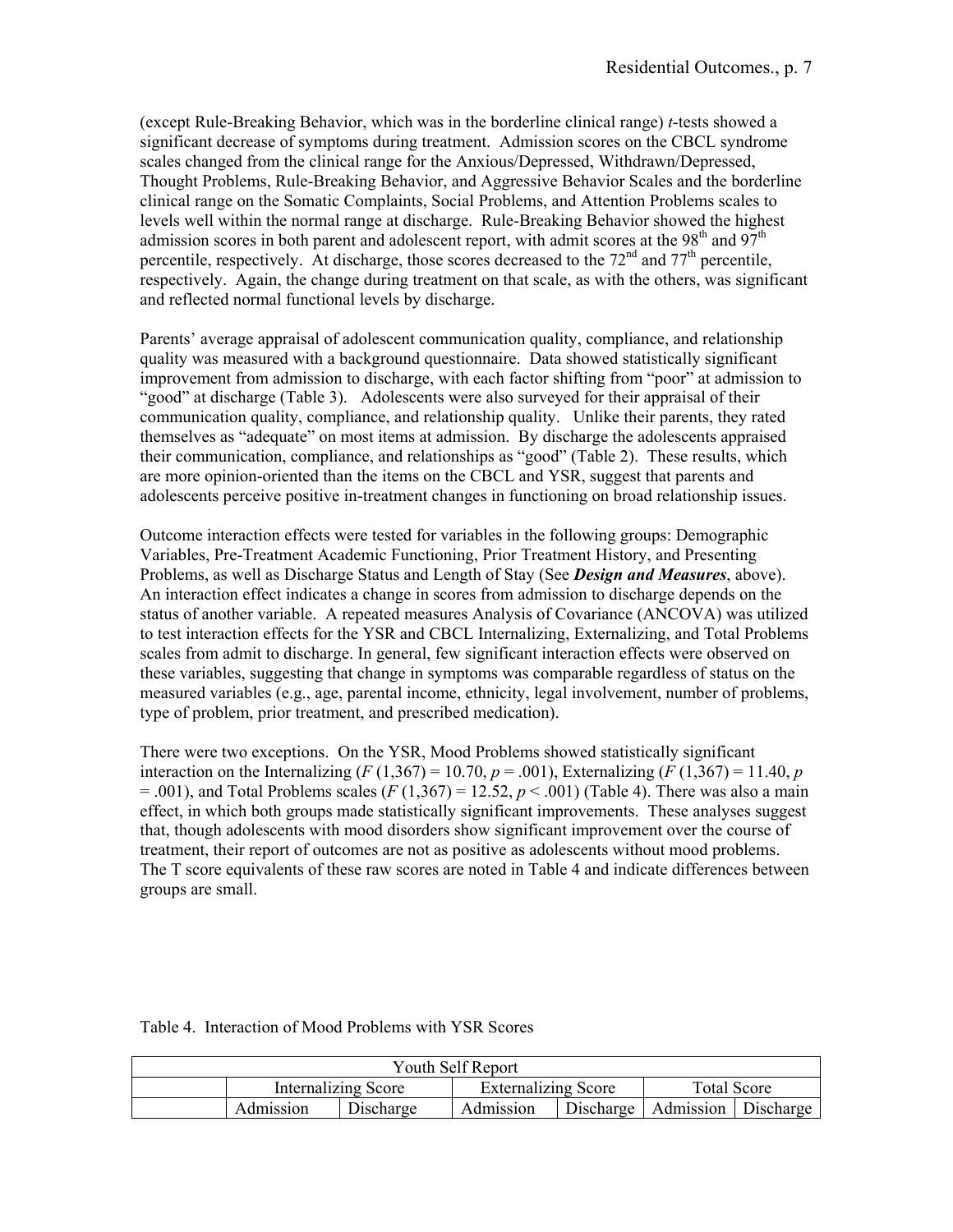| Mood<br>primary<br>focus<br>$n=200$     | 17.3<br>$(T=60)$ | 12.2<br>$(T=54.5)$ | 23.5<br>$(T=66.5)$ | 14.7<br>$(T=58)$   | 61.7<br>$(T=62.5)$ | 42.5<br>$(T=54)$ |
|-----------------------------------------|------------------|--------------------|--------------------|--------------------|--------------------|------------------|
| Mood not<br>primary<br>focus<br>$n=169$ | 17.7<br>$(T=61)$ | 9.1<br>$(T=50.5)$  | 23.6<br>$(T=66.5)$ | 10.7<br>$(T=53.5)$ | 60.9<br>$(T=62)$   | 31.6<br>$(T=49)$ |

There was a significant interaction effect for grade point average with CBCL Externalizing Scale:  $F(1,192) = 5.03$ ,  $p = .007$ . (Table 5). Post hoc, multiple comparison tests showed that the interaction effect was attributable to differences between those with low and high grade point averages. These analyses suggest adolescents with low grade point averages reportedly had a relatively higher amount of externalizing behavior at admission, coupled with a greater degree of change on externalizing behavior during treatment, leading them to discharge with externalizing scores within the normal range and comparable to those with high grade point averages. Note that this interaction could be due, to some degree, to a floor effect on the CBCL.

|                                                              |                   | <b>CBCL</b> Externalizing Score |
|--------------------------------------------------------------|-------------------|---------------------------------|
|                                                              | Admission         | Discharge                       |
| Low Grade<br>Point<br>Average,<br>$(0.0-1.0)$<br>$n=42$      | 31.8<br>$(T=72)$  | 7.7<br>$(T=54.5)$               |
| High<br>Grade<br>Point<br>Average<br>$(3.0-4.0)$<br>$n = 47$ | 244<br>$(T=68.5)$ | 7.9<br>$(T=55)$                 |

Table 5. Interaction of Grade Point Average with CBCL

# *Clinical significance of change:*

Over the last decade, there has been a movement to report treatment outcomes in terms of clinical significance. The goal of clinical significance testing is to answer these questions: What is the variability of response to treatment and what is the size or the potency of the outcomes? Although adolescents may show statistically significant reductions in symptoms, it is possible that the changes may not reflect meaningful improvement either because the behavior may continue to deviate from normality or because the magnitude of the change may not be reliable. In the present study, clinical significance was reported as a compliment to statistical significance scores.

 On the YSR and CBCL total problems scale, using the Achenbach (2001) norms for males and females, the percentage of respondents reporting clinically significant change on the YSR and CBCL was calculated using the Jacobson and Truax (1991) method. The Jacobson and Truax (1991) method uses two concepts, and corresponding statistical analyses, to address the issue of clinically significant change: recovery and reliability. Recovery occurs when the adolescent's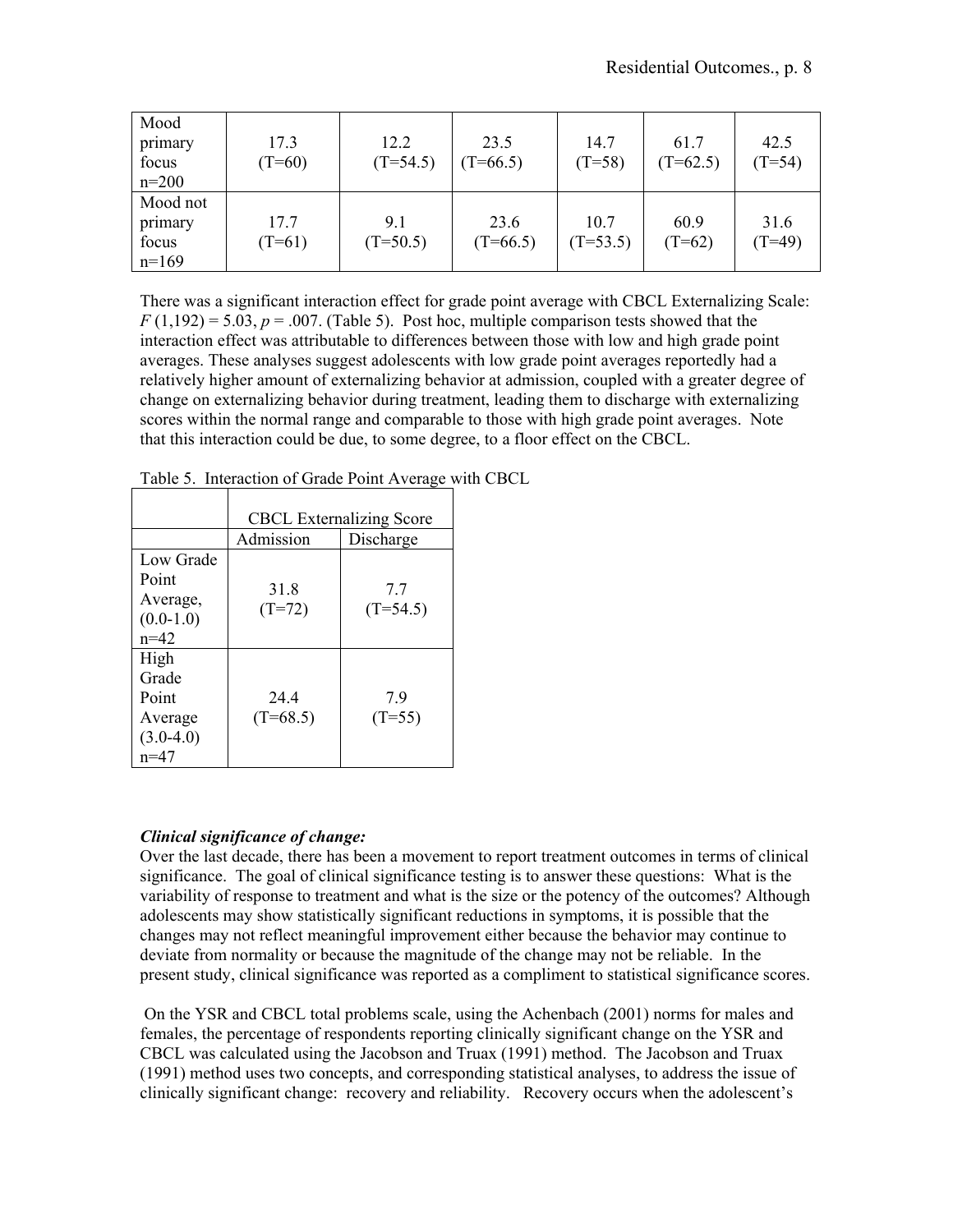level of symptoms at discharge is closer to the mean of the normal (nonclinical) population than to the mean of the clinical population. In simple terms, "recovery" is a measure of the quality of the change. Reliable change occurs when an adolescent's change in symptoms over the course of therapy is of sufficient magnitude (2 standard deviations) that it is likely to be bona fide and not due to measurement error.

First, reliable change and recovery were assessed using the male adolescents' report of symptoms on the YSR. Of the 155 males who completed the YSR at admission and discharge, 81% of adolescent males reported some amount or degree of symptom reduction. Of that, 31% reported improvement that exceeded the 2 standard deviation cut-off for reliable change  $(>28$  raw score points) and 50% reported improvement below the cut-off for reliable change (<28 raw score points). On the other end of the continuum, relatively few adolescent males (19%) reported deterioration in symptoms over the course of treatment, of which 15% did not exceed the cut-off for reliable deterioration and 4% did. Next, the percentage of the sample that qualified as "recovered" was calculated. The majority of male adolescents (66%) reported symptoms at discharge that qualified them as "recovered" because their scores exceeded the cut-off score (raw score 44). In other words, by the point of discharge the majority of males reported symptoms that were more comparable to the normal population than to the clinical population. Combining the reliability and recovery scores statistically, 66% of adolescent males reported a change in symptoms that was both of sufficient quantity and quality that it was considered clinically meaningful or clinically significant.

Of the 107 parents of male adolescents who completed the CBCL at admission and discharge, 97% of the parents of adolescent males reported some degree or amount of symptom reduction. Of that,  $85\%$  reported improvement that exceed the cut-off for reliable change ( $> 21$  raw score points) and 12% reported improvement below the cut-off for reliable change (<21 raw score points). Although 3% reported deterioration in symptoms over the course of treatment none reached the cut-off that marked reliable deterioration. Next, the percentage of the sample that qualified as "recovered" was calculated. The majority (89%) reported symptoms at discharge that qualify them as "recovered", because scores exceeded the cut-off score (raw score 45). Eightynine percent of male adolescents exceeded cut-off scores on both measures of clinical significance suggesting that the reported change in symptoms was both of sufficient quantity and quality that it is considered clinically meaningful.

Of the 203 female adolescents who completed the YSR at admission and discharge, 90% reported some degree or amount of symptom reduction. Of that, 48% reported improvement that exceeds the cut-off for reliable change (>29 raw score points) and 42% reported improvement below the cut-off for reliable change (<29 raw score points). Although 10% reported some deterioration in symptoms during treatment, only 1% reached the cut-off that marks reliable deterioration. The majority (78%) reported discharge symptoms that qualified them as "recovered" because scores exceeded the cut-off score (raw score 50). Combining these criteria, 78% of adolescent females reported a change in symptoms that was consistent with recovery and reliable change.

Of the 107 parents of female adolescents who completed the CBCL at admission and discharge 97% reported some degree of improvement in symptoms over the course of treatment. Of that, 85% reported changes in symptoms that exceeds the cut-off for reliable change (> 29 raw score points) and 12% reported improvement below the cut-off for reliable change (<29 raw score points). Although 3% reported some deterioration in symptoms, none reached the cut-off that marks reliable deterioration. Furthermore, 89% of the parents of female adolescents reported discharge symptoms that qualify as "recovered" because scores exceed the cut-off score (raw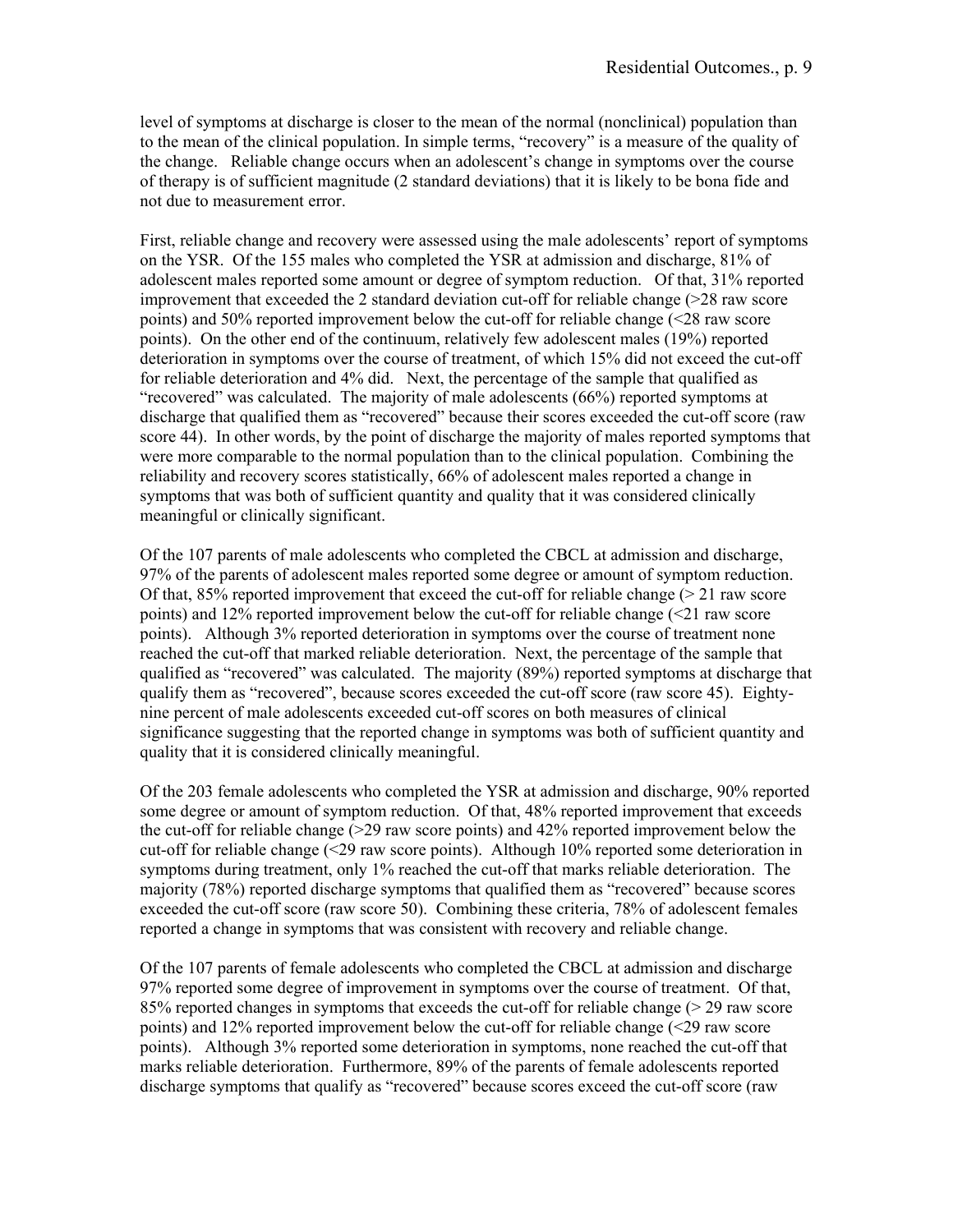score 45). Combining the criteria, 89% of parents of adolescent females reported a change in symptoms that was suggestive of recovery and reliable change.

The foregoing indicates more parents than adolescents reported clinically significant change during treatment. This finding should be interpreted in light of mean YSR and CBCL T scores (Tables 2 and 3). Mean T scores indicate the difference was primarily attributable to reported functioning at admission, not discharge. Compared to parents, adolescents reported fewer psychosocial symptoms at admission and therefore reached levels of functioning within the normal range while simultaneously reporting less change.

# *Pre-treatment and treatment predictors of discharge functioning.*

The previous analyses examined reported change in functioning during treatment. The next set of analyses, regression analyses, examined variables that predict functioning at discharge. With regression analyses, measurement of change, per se, is not the goal. Instead, the goal is to identify factors that are most likely to correlate with psychosocial functioning at discharge. The difference between the analyses is subtle, but important. The former explores change during treatment, the latter explores predictors of discharge functioning.

Two series of preliminary stepwise regression analyses were conducted to identify the predictors of discharge functioning, one using the CBCL Total Problems Score as the dependent variable, the other using the YSR Total Problems Score as the dependent variable. The criterion for entry into the stepwise multiple regressions for all variables was .05. Categorical variables were recoded as dummy variables. All groups of variables (predictors) were used for both regression analyses (See *Design and Measures*, above).

Using the CBCL Total Problems Score as the dependent variable, within the Demographic Variables group, only Males ( $p \le 0.003$ ) met the criterion for entry into a stepwise multiple regression. Within the Prior Treatment History group, only Prior Outpatient Therapy (p<.008) met the criterion, within the Psychosocial Functioning Pre-Treatment only Adolescent Compliance with Rules (at admission) met the criterion. Within the Treatment Factors group, three variables met the criterion: Parent Report of Overall Improvement (p<.000), Adolescent Report of Overall Improvement ( $p<005$ ), and CBCL Admission Total Problem Score ( $p<003$ ). None of the variables within the Pre-Treatment Academic Functioning or Presenting Problems groups met the criterion for entry into a stepwise multiple regression. In the final stepwise regression analysis, the previously identified significant variables were tested, in combination, as predictors of parent reported discharge functioning. See Table 6 for regression coefficients, *t* values, and significance levels. The final, best model indicated significant prediction of CBCL Total Problem Score by the five variables. The model of combined predictor variables accounted for 43% of the variation in parent report of treatment outcome ( $p<.000$ ). These final results indicated that parents were more likely to report favorable outcomes for their adolescent under the following conditions: male gender, recent outpatient therapy, compliance with rules ( $p=0.08$ ) and relatively healthy functioning at admission, as well as a self-report and parent report of positive change during treatment.

Using the YSR Total Problems Score as the dependent variable, within the Pre-Treatment Presenting Problems group only Mood Disorder (p<.02) met the criterion for entry into a stepwise multiple regression. Within the Psychosocial Functioning Pre-Treatment group only YST Admission Total Problems Score met the criterion  $(p<.000)$ . Within the Treatment Factors group, three variables met the criterion: Parental Satisfaction with the Program (p<.006), Self-Reported Positive Experience in the Program ("How do you feel about your experience at this program?")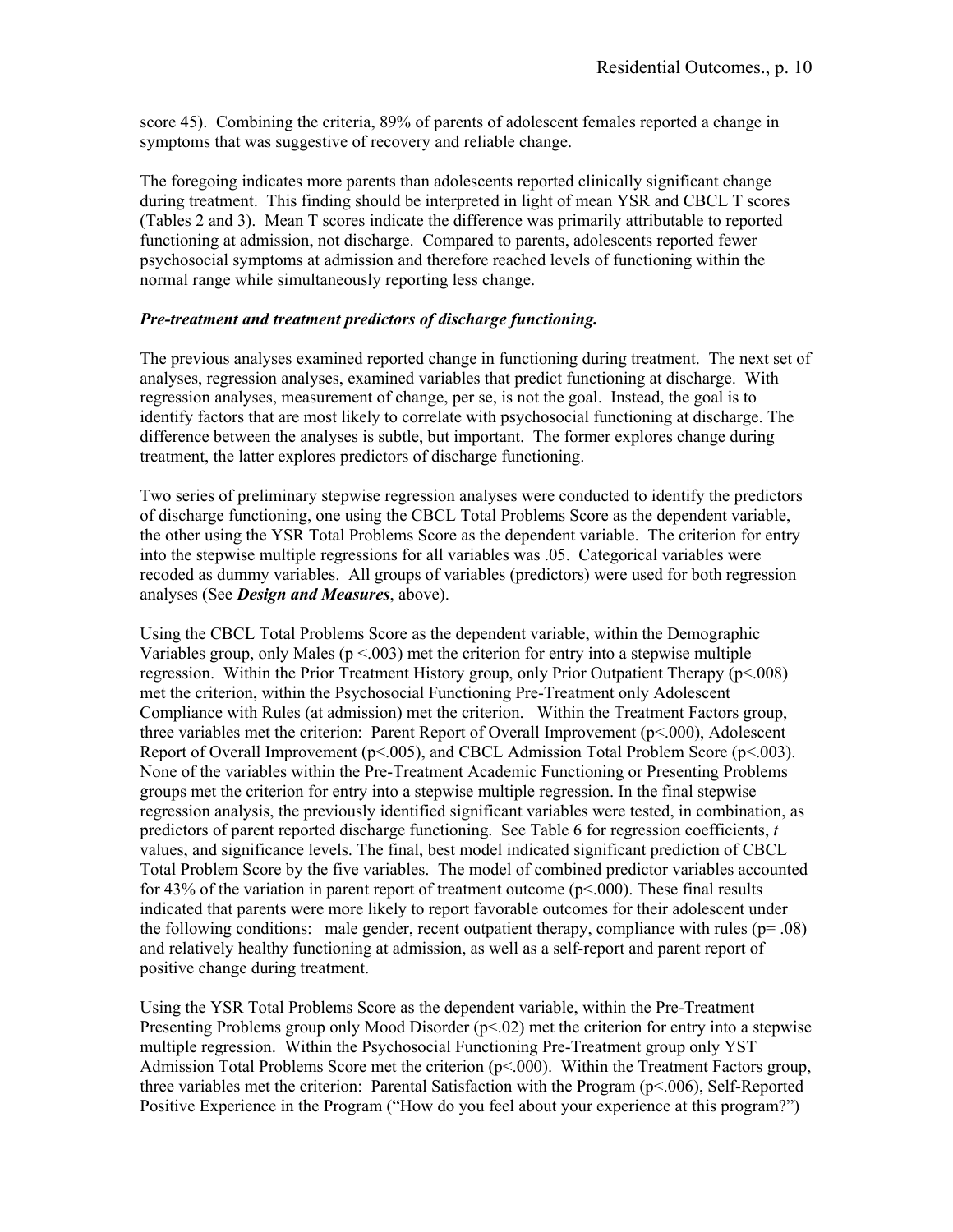(p<.005) and Adolescents Report of Overall Improvement ("Compared to when you began the program, how would you describe your problems?") (p<.04). None of the variables within the groups of Demographic Variables, Pre-Treatment Academic Functioning, or Prior Treatment History met the criterion for entry into a stepwise multiple regression. In the final stepwise regression analysis, the previously identified significant variables were tested, in a final combination, as predictors of youth-reported treatment outcome. See Table 7 for regression coefficients, *t* values, and significance levels. The final, best model indicated significant prediction of YSR Total Problem Score by the 5 variables. The model of combined predictor variables accounted for 42% of the variation in adolescent report of treatment outcome, which was a statistically significant portion ( $p<000$ ). These final results indicated that adolescents who had lower levels of psycho-social symptoms at admission (adolescent report), the absence of a mood disorder, a positive experience in the program, a sense that their problems had improved, and parents who were satisfied with the program were more likely to report positive outcomes at discharge from residential treatment.

# **CONCLUSIONS**

 This is the first known large-scale attempt within private residential treatment at a systematic exploration of client characteristics, treatment outcomes, and discharge predictors. The 992 adolescents were sampled from nine private residential programs that vary widely in their approach and services, a variety which is believed to be a reflection of the private residential treatment network. The "typical" client in the programs is a white, upper-middle to upper-class, 16 year old male or female with prior treatment failures, who is functioning below average academically and has multiple psycho-social problems. The most common problems treated are disruptive behavior, substance use, and mood disorders. Most adolescents do not have a legal record.

This present sample seems to be quite different from the samples reported in public residential treatment studies. Whereas public residential treatment clients are primarily males who are disproportionately from ethic minority backgrounds and referred by public authorities, it appears that private residential treatment clients are equally likely to be male or female, unlikely to be from ethnic minority backgrounds and are placed in treatment by their parents. These preliminary data lend credence to the possibility that private and public residential treatment have distinct treatment and research. That possibility needs to be explored with more rigorous, experimental designs directly comparing the two groups. If further research bears that out, there is a dearth of outcome data applicable to private residential care. In that case, the private residential treatment network would have a compelling need to pursue more active, rigorous outcome research to establish it as a treatment setting with unique characteristics and outcomes.

Data suggest that the correlations between parents and adolescents reports on psycho-social functioning are weak in magnitude, though in the expected direction, and comparable to those reported in the YSR and CBCL manual (Achenbach, 2001). The finding of only modest correlations underscores the value of surveying both groups of informants in adolescent outcome research. Consistent with other research (Achenbach, 2001; Renk, 2005), this study suggests that the groups of informants have different views on adolescent functioning.

Adolescents in private residential treatment seem to have serious psycho-social problems. At admission, both adolescents and parents report a total number and severity of problems that are significantly above the mean for the normal same-aged population. Parent report places the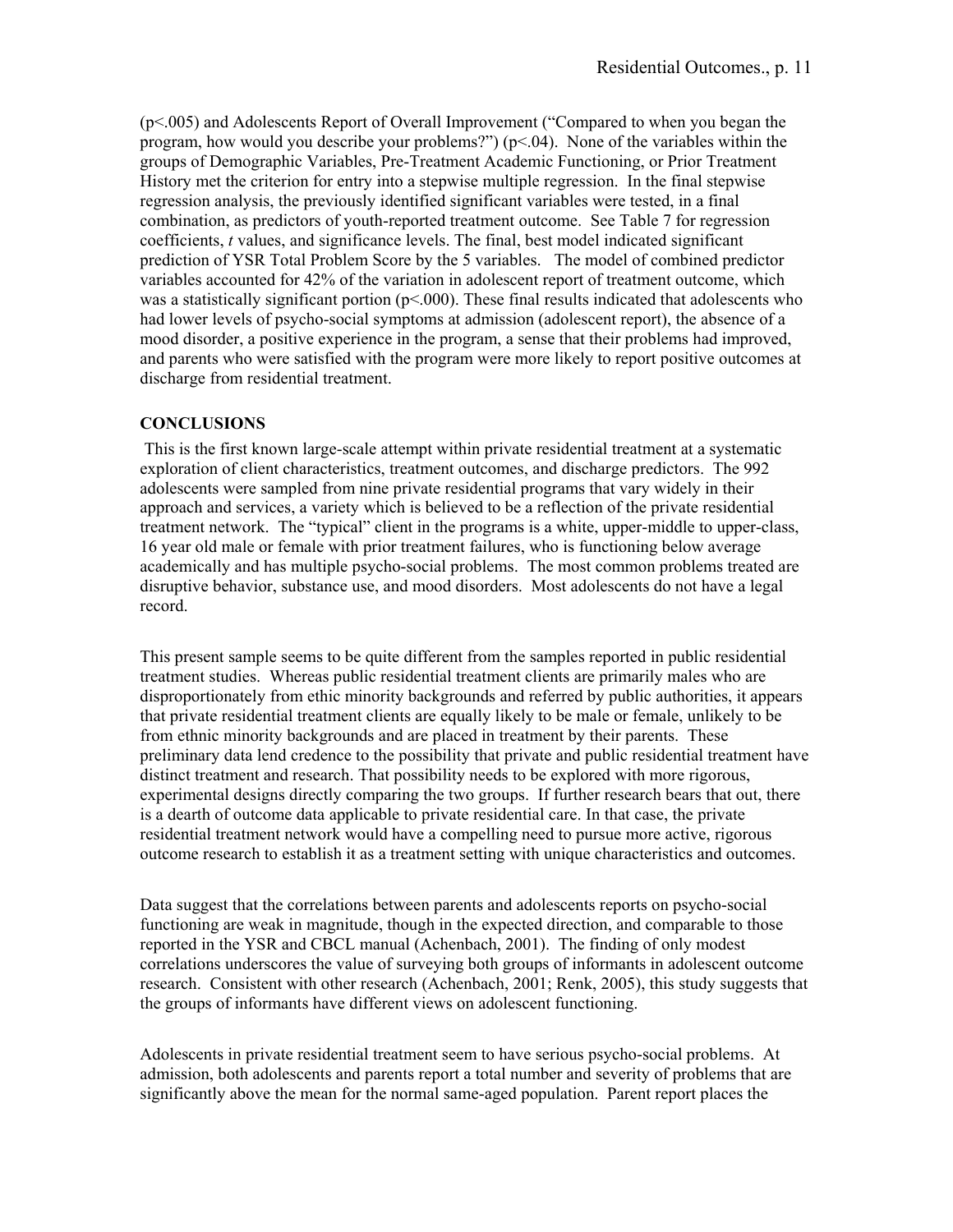adolescent in the clinical range of functioning; adolescent report places the adolescent in the normal (but high normal) or borderline range of functioning. Adolescents' general psychosocial functioning at admission was at the  $97<sup>th</sup>$  percentile, according to parent report, and the  $88<sup>th</sup>$ percentile, according to adolescent report. Simply put, at admission parents and adolescents view problems as worse than 97% and 88%, respectively, of normal, non-clinical adolescents in the national normative sample. Other study variables are suggestive of high levels of adolescent dysfunction or distress: the extensive treatment history of the adolescents (95% had prior treatment at least one level-of-care), the high percentage of adolescents treated for multiple problems during residential care (85%), and the 8 month average length-of-stay for those discharged with maximum benefit.

According to both informants, adolescents typically improve during treatment. In fact, both adolescents and parents report a significant decline in problems from admission to discharge, on every measured outcome that captures signs of global psycho-social change (CBCL and YSR Total Problems Scores, Internalizing Scales, and Externalizing Scales) as well as change at a syndrome level (YSR and CBCL syndrome scales). Parents reported that adolescents' internalizing problems decreased from the  $97<sup>th</sup>$  percentile at admission to the  $72<sup>nd</sup>$  percentile at discharge. Adolescents reported a similar change in internalizing problems: the scores reflected a decrease from the  $85<sup>th</sup>$  to the  $56<sup>th</sup>$  percentile, according to adolescent report. Externalizing problems had a comparable change during treatment. Parents reported adolescents' externalizing problems decreased from the 97<sup>th</sup> percentile at admission to the  $67<sup>th</sup>$  percentile at discharge. Adolescents reported a similar change in externalizing problems: the scores reflected a decrease from the 95<sup>th</sup> to the 70<sup>th</sup> percentile, according to adolescent report. Perhaps the most striking and meaningful outcome results are that scores changed from the clinical (parent report) or borderline clinical (adolescent report) to the normal range over the course of treatment, on all of the aggregate scales of the ASEBA (Internalizing, Externalizing, and Total Problems Score). Furthermore, parents and adolescents reported significant adolescent improvement on communication, family relationships, and compliance by the point of discharge. It seems that during treatment adolescents experience broad improvement, across many areas of functioning.

Treatment outcomes generally do not vary according to prior treatment history, presenting problems, or demographic variables. In other words, change in functioning during treatment does not depend on age, gender, ethnicity, parental income, number and type of problems, presence/absence of psychiatric mediation, prior treatment, length of stay, or discharge status. Some of these "null" findings are surprising and merit additional research attention. For example, a critical mass of research suggests that those with relatively severe problems, which in this study are inferred from the use of psychiatric medication, the number of problems treated during residential care, and/or prior treatment history, would change less during treatment (Connor et al., 2002; Curry, 1991; Epstein, 2004; Gorske et al., 2003; Hussey & Guo, 2002). However, that was not the case in the present study. Furthermore, prior research suggests that those with legal problems and disruptive behavior change less over the course of treatment than those who do not (Connor et al., 2002). Again, that was not the case in this study. Perhaps one explanation for some of the "null" findings of the present study lies within the differences between private and public residential treatment clientele and services, but again that hypothesis needs further exploration.

Data suggest length of stay and discharge status does not correlate with differences in outcome. In other words, the degree of change in functioning does not depend on the duration of treatment or the discharge status. These findings, at first blush, are surprising. However, it seems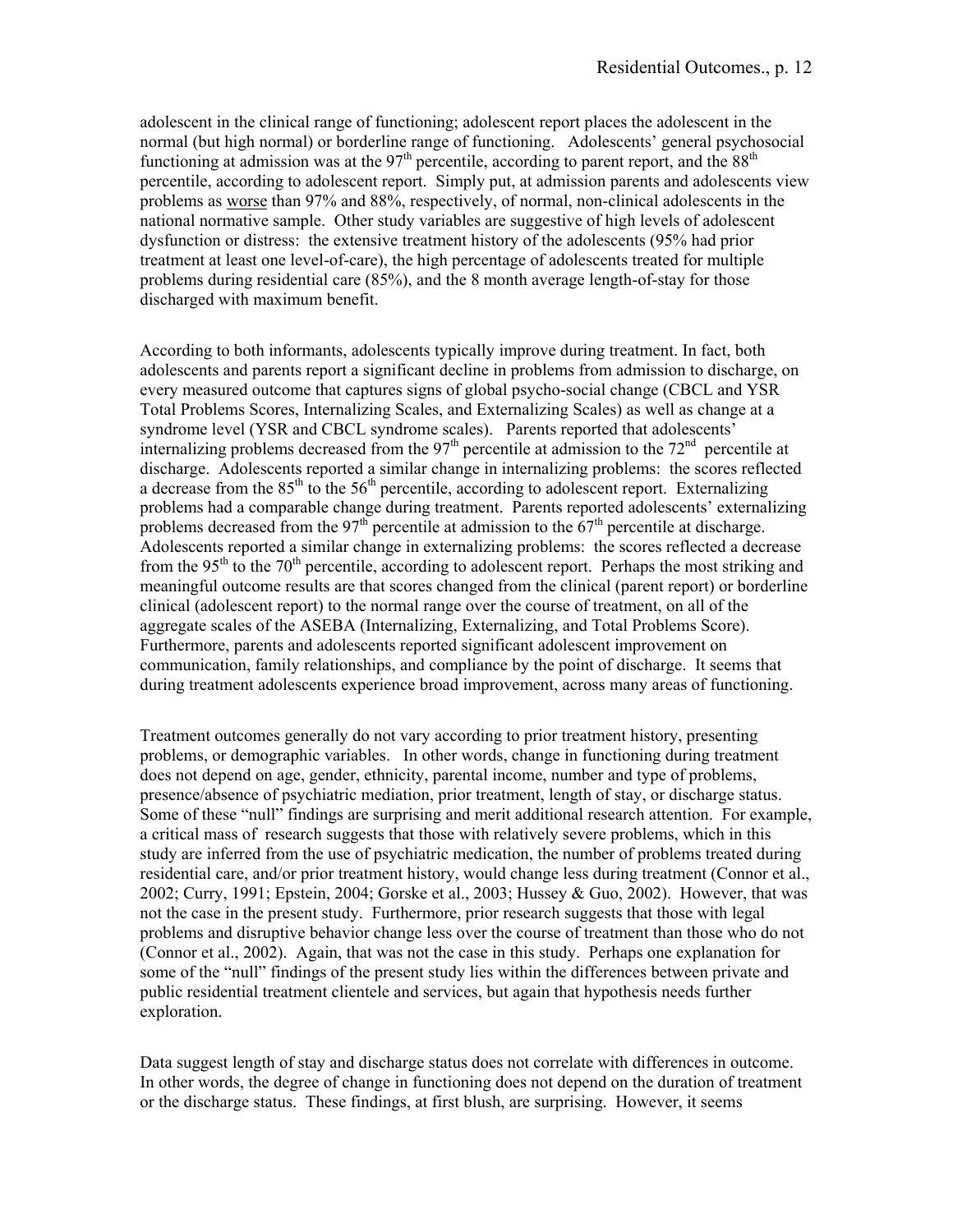reasonable that length of stay would not moderate outcome because many of the participating residential programs individualize length of stay based on the functional status of the adolescent, not elapsed time in treatment. The finding that discharge status does not predict the degree of change is harder to understand. One possibility is that because parents are often confronted by clinical staff if they discharge an adolescent against program advice, they, along with their adolescent, may have a conscious or unconscious motivation to underreport problems. Perhaps existing differences between those who discharged with and without program advice were masked by a desire to "look good" in the group who discharged against program advice. Another possibility is suggested by the length of stay for those who discharge against program advice. That group has an average length-of-stay of about 6 months. Had the length-of-stay for that group been shorter, for instance 2 or 3 months, relatively less change in problems would be expected. However, in this case, those who left against program advice left, on average, during the last stage of treatment. Clinical staff in private residential care often devote the last few weeks or months to consolidation of gains and transfer of skills. In essence, this last phase is typically designed to solidify change. Parents and adolescents who discharge against program advice during this last phase may not appreciate the need for continued care because problems appear resolved. This study presents data from the first phase of a two part study. In the second phase of the study, the same adolescents will be assessed for maintenance of gains in the 12 months following discharge. It will be of interest to explore the role of discharge status on reported outcomes with that data set.

The change in adolescent functioning, measured over the course of treatment, was found to be clinically significant: both parents and adolescents reports indicate that the majority of adolescents experience an amount of change that is reliable and qualifies as "recovered" at the point of discharge. These values are somewhat greater than those cited in the residential treatment literature (Curtis et al., 2001; Curry 1991; Epstein, 2004; Hair, 2005; Wells, 1991.).

An important secondary finding is that very few adolescents decline in functioning over the course of treatment. This finding is significant when considered in light of research that has raised the possibility that group-based adolescent treatment can lead to deterioration, in certain instances. Specifically, some research has found that association with deviant peers in therapy may increase problematic behaviors, such as externalizing behavior and substance use (Dishion, McCord, & Poulin, 1999). Residential programs typically treat adolescents with high levels of externalizing behavior and, therefore, have a compelling need to address the question of "deviancy training" arising within the literature. This study suggests that, even when the majority of adolescents have high levels of externalizing symptoms, there is no evidence of a "deviancy training" effect.

The results discussed thus far indicate that the majority of adolescents reportedly change in positive, meaningful and reliable ways during private residential treatment. Regression analyses complement the outcome analyses by identifying factors that predict healthy functioning at discharge. Parents report somewhat better discharge functioning if, at admission, the adolescent has few symptoms, is compliant with rules, and had outpatient therapy and if, at discharge, both parent and adolescent have a strong sense of overall improvement. Offering a different predictor profile, adolescents report relatively better discharge functioning when they view themselves as having good functioning at admission and if, by discharge, they have not been treated for a mood disorder, have a sense of improvement and, along with their parents, a sense of satisfaction. In essence, most predictors of discharge scores are redundant with outcome (i.e., satisfaction, sense of improvement and change) or functioning at admission (CBCL & YSR Admission Total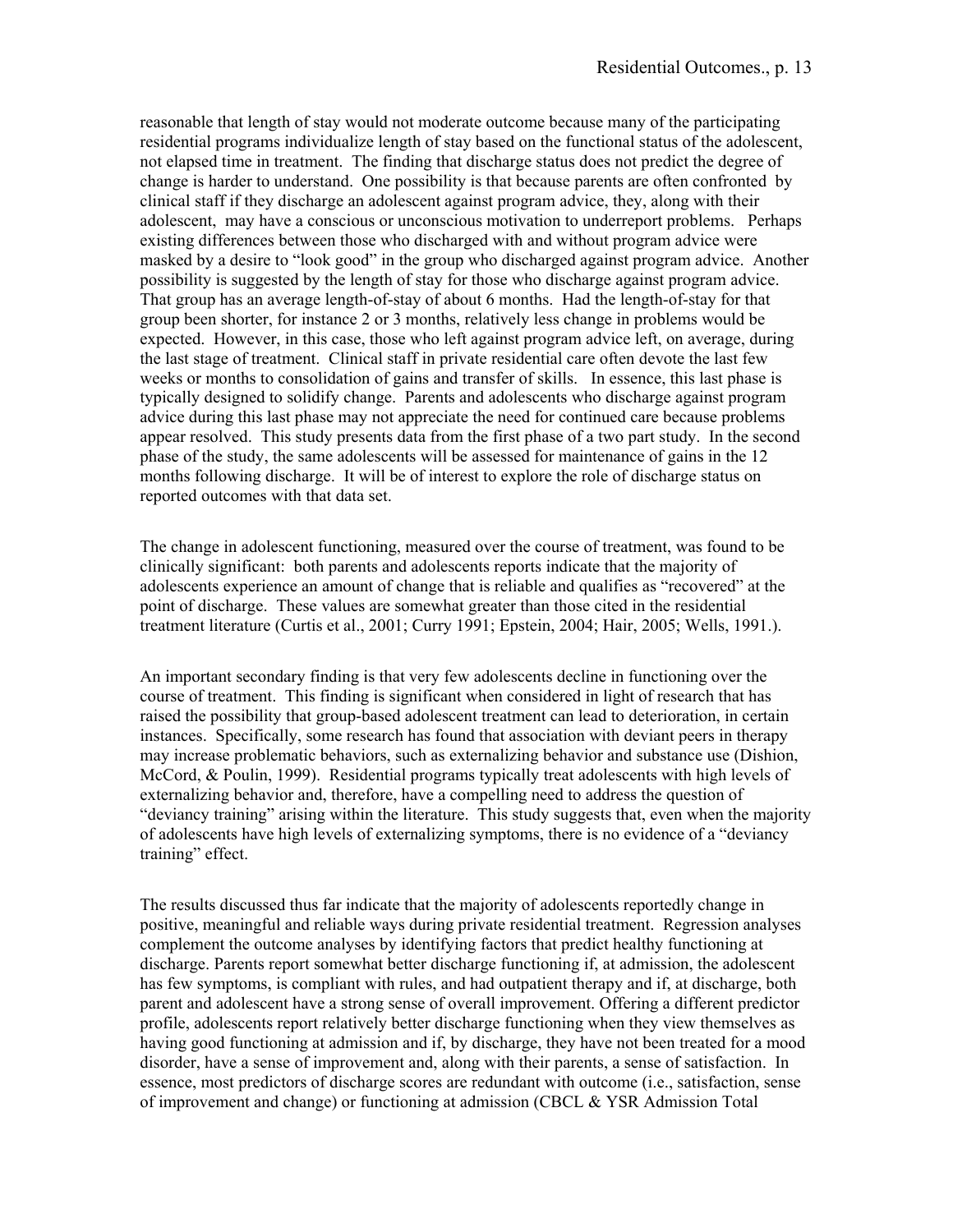Problems, compliance at admission). Furthermore, the regression data suggest that adolescents function about equally well at discharge regardless of their demographic profile (except gender), type and severity of problems (except mood disorder), or the prior treatment history (except outpatient therapy). In this case, as with interaction effects, most of the variables do not predict discharge functioning. Private residential treatment seems to serve a wide-variety of adolescents well. The "null" findings are somewhat surprising given that prior research suggests that adolescent age and problem severity and type are associated with outcome (Connor et al., 2002; Curry, 2004; Epstein, 2004).

Three predictors, within the models, are especially clinically relevant: mood disorder (adolescent model), male adolescents (parent model) and prior outpatient therapy (parent model). Adolescents report better discharge functioning when they do not have mood problems. Those with mood disorder improve in broad and meaningful ways; however those without mood problems have slightly better scores than those with mood problems. It is possible that the nature of mood problems, of which most are cyclic or chronic, have a degree of enduring or residual symptoms that persist over the course of treatment. Parents report better discharge functioning for their male adolescents and for those who had prior outpatient therapy. Perhaps outpatient therapy primes youth for residential therapy. Perhaps males are more likely than females to display signs or behaviors that are indicative of healthy functioning at discharge. Further research exploring these variables is needed. Note that, based on the analyses of outcomes, meaningful and positive change occurs for adolescent females, who have not had outpatient therapy and for those with mood problems. The regression analyses merely isolate subtle differences present at discharge; results should be interpreted in light of that.

The information gained from regression analyses has an important implication for private residential care. Identification of factors related to predicators of healthy functioning at discharge promotes comprehensive understanding of treatment effectiveness. This study represents a first step in that direction. Ultimately, information on predictors could be used to define the type of adolescents best served by private residential care, as well as the particular residential treatment services that correlate with positive discharge functioning.

This study addresses some flaws of previous research, most notably by using multiple informants, outcome measures with normative data, and a large, multi-center sample. This study's sample size is large and drawn from nine residential treatment programs that vary widely, enhancing the degree to which the findings can be generalized to private residential treatment as a whole. Multiple informants provided slightly different perspectives thereby enriching what is known about adolescent functioning during treatment. The CBCL and YSR, the major outcome measures, were selected because they are empirically validated. Furthermore, the CBCL and YSR have normative data based on both clinical and normal samples that are based on large samples of youth and parents who were carefully chosen to be representative of the population. In the absence of a control group, the YSR and CBCL normative data is important because it allows for evaluation of sample functioning in relation to normal as well as clinical adolescents.

A number of issues warrant further research attention. First, like most outcome research in residential treatment, this study did not use a control group. The lack of experimental designs (i.e., control groups, random assignment to different conditions) in residential treatment outcome research is probably a common occurrence because of the practical and ethical constraints involved with leaving seriously disturbed adolescents untreated or treated at a lower level-of-care. In this age of outcome-based contracting and evidence-based practice standards it is clearly desirable to use more robust, experimental designs when possible. Curry (1991) has suggested some creative alternatives to classic experimental design which use within-program and across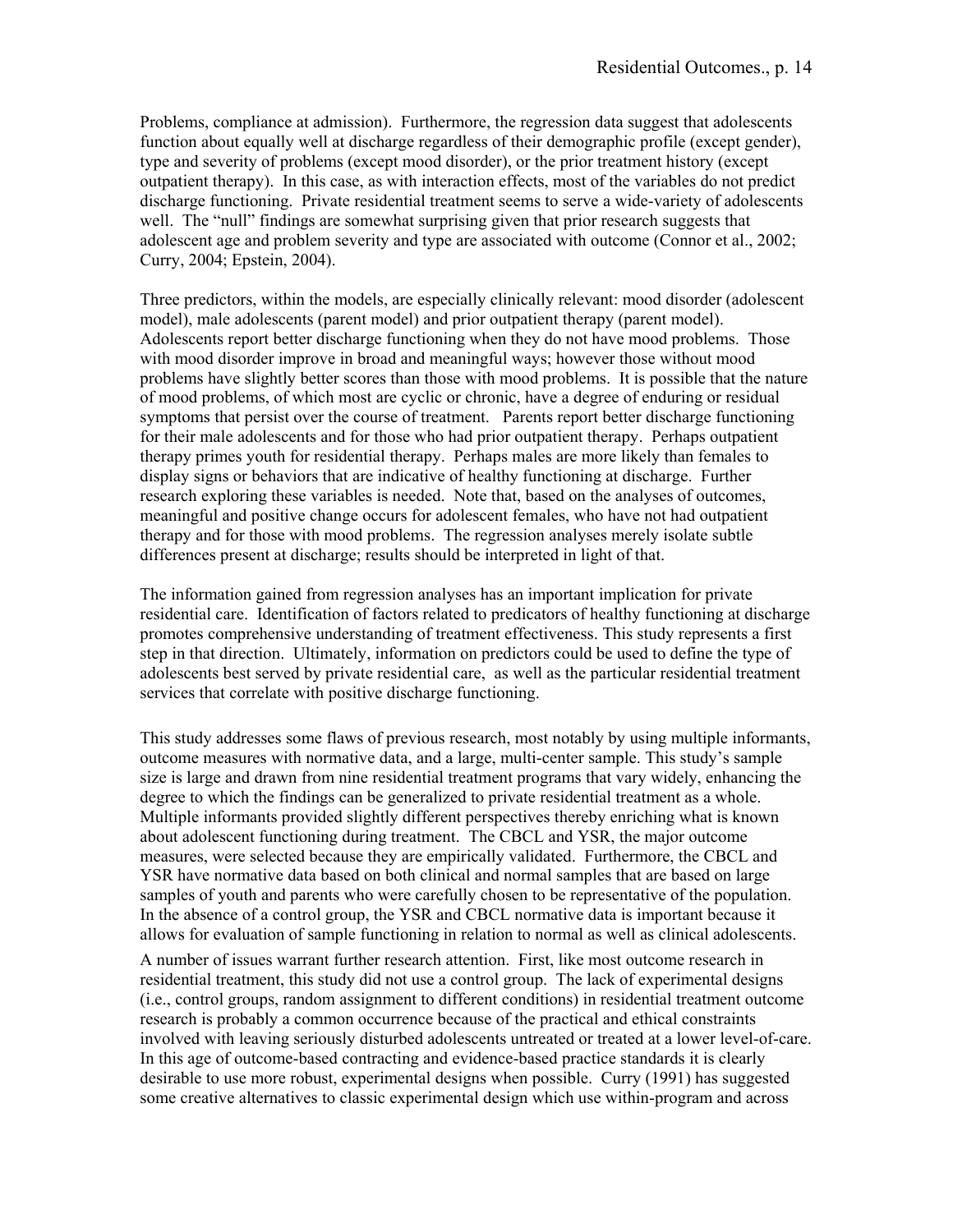program comparison groups. His recommendations are practical and may be a reasonable "next step" in research designs.

Future research in private residential treatment needs to address the question of post-discharge maintenance of treatment gains. The residential treatment literature indicates that a significant portion of adolescents who function well at discharge subsequently experience a decline when transferred to a lower level-of-care (Curry, 1991; Epstein, 2004; Hair, 2005). The second phase of this study will explore that issue using the private residential data of the present study as the point of comparison.

Private residential treatment research would also benefit from process-focused studies that attempt to attribute change to specific components of treatment. Private residential care is so multi-facetted and complex that it is less an intervention and more a "tapestry" of interventions (Fahlberg, 1990). As such, attempts to tie program components to outcomes would have profound clinical implications.

Whether in process or outcome studies, future research in private residential treatment should pay attention to the role of three factors: the "trajectory of change", family involvement, and aftercare. One study in public residential treatment found the majority of change in residential treatment occurs within the first 3 months (Shapiro, Welder, & Pierce, 1999). Studies should explore the trajectory of change by measuring the type and amount of change at regular intervals over the course of treatment. Curry (2004) noted that new, advanced statistical methods, such as Hierarchical Linear Modeling, facilitate the analyses of data designed to specify the trajectory of change. A critical mass of research indicates that family involvement is a predictor of treatment outcome (See Hair, 2005 for a review). Future studies would do well to explore the role of families in adolescents' treatment. In addition, the research indicates that aftercare services and the discharge environment predict maintenance of gains after treatment (Curry, 1991; Epstein, 2004; Whittaker, 2004). Research that examines the role of aftercare factors in the maintenance of treatment gains would foster the conceptualization that private residential treatment is one service within a continuum and may clarify its role relative to other types of mental health services.

### **REFERENCES**

- Achenbach, T.M. (2001). *Manual for the ASEBA School-Age Forms & Profiles.* Burlington: University of Vermont.
- Bérubé, R. L., & Achenbach, T. M. (2006). *Bibliography of published studies using ASEBA: 2006edition*. Burlington, VT: University of Vermont, Research Center for Children, Youth, & Families.
- Connor, D.F., Miller, K.P., Cuningham, J.A., & Melloni, R.H. (2002). What does getting better mean? Child improvement and measure of outcome in residential treatment. *American Journal of Orthopsychiatry, 72,* 110-117.
- Curry, J.F. (1991). Outcome research on residential treatment: Implications and suggested directions. *American Journal of Orthopsychiatry, 61*, 348-357.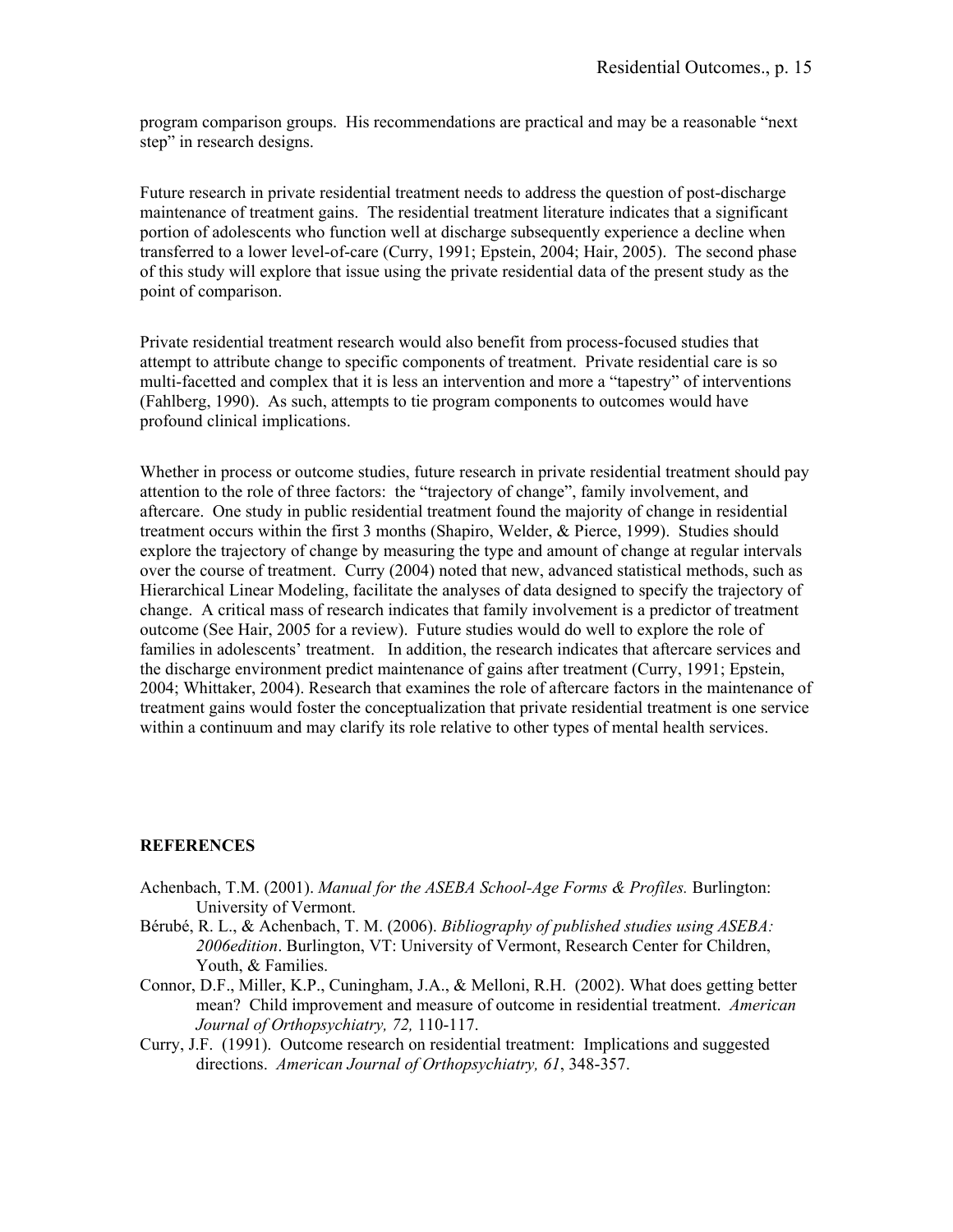- Curtis, P.A., Alexander, M.S., & Longhofer, L.A. (2001). A literature review comparing the outcomes of residential group care and therapeutic foster care. *Child and Adolescent Social Work Journal, 18,* 377-392.
- Dishion, R.J., McCord, J., Poulin, F. (1999). When interventions harm: Peer groups and problem behavior. *American Psychologist, 54*, 755-764.
- Epstein, R.A., Jr. (2004). Inpatient and residential treatment effects for children and adolescents: A review and critique. *Child and Adolescent Psychiatric Clinics of North America, 13*, 411-428.
- Fahlberg, V. (1990*). Residential treatment: A tapestry of many therapies*. Indianapolis, IN. Perspectives Press.
- Gorske, T.T., Srebalus, D.J., & Walls, R.T. (2003). Adolescents in residential centers: Characteristics and treatment outcome. *Children and Youth Services Review, 25,* 317- 326.
- Hair, H. J. (2005). Outcomes for children and adolescents after residential treatment: A review of research from 1993 to 2003. *Journal of Child and Family Studies, 14*, 551-575.
- Hussey, D.L., & Guo, S. (2002). Profile characteristics and behavioral change trajectories of young residential children. *Journal of Child and Family Studies, 11*, 401-410.
- Jacobson, N.S., Truax, P. (1991). Clinical significance: A statistical approach to defining meaningful change in psychotherapy research. *Journal of Consulting and Clinical Psychology, 59*, 12-19.
- Lyons, J.S., McCulloch, J.R. (2006). Monitoring and managing outcomes in residential treatment: Practice-based evidence in search of evidence-based practice. *Journal of the American Academy of Child and Adolescent Psychiatry, 45*, 246-251.
- Rend, K. (2005). Cross-informant ratings of the behavior of children and adolescents: The "gold standard". *Journal of Child and Family Studies, 14*, 457-468.
- Shapiro, J.P., Welder, C.J., & Pierce, J.L. (1999). An evaluation of residential treatment for youth with mental health and delinquency-related problems. *Residential Treatment for Children and Youth, 17,* 33-48.
- Stage, S.A. (1999). Predicting adolescents' discharge status following residential treatment. *Residential Treatment for Children and Youth, 16,* 37-56.
- Sunseri, P.A. (2004). Family functioning and residential treatment outcomes. *Residential Treatment for Children & Youth, 22*, 33-53.
- Wells, K. (191). Placement of emotionally disturbed children in residential treatment: A review of placement criteria. *American Journal of Orthopsychiatry, 61*, 339-347.
- Whittaker, J.K. (2004). The re-invention of residential treatment: An agenda for research and practice. *Child and Adolescent Psychiatric Clinics of North America, 13*, 267-278.
- Woodbury, L. (February, 1999). Emotional Growth vs. Therapeutic: What's in a name? *The Woodbury Report, Opinion & Essays:* 56.

*The authors thank Steve DeBois, Ph.D. for his contribution to the study. Disclosure Statement: Aspen Education Group provided funding for this study. Correspondence can be addressed to Ellen Behrens at Canyon Research & Consulting, P.O. Box 58199, Salt Lake City, UT 84158 or Ellen@Canyonrc.com*.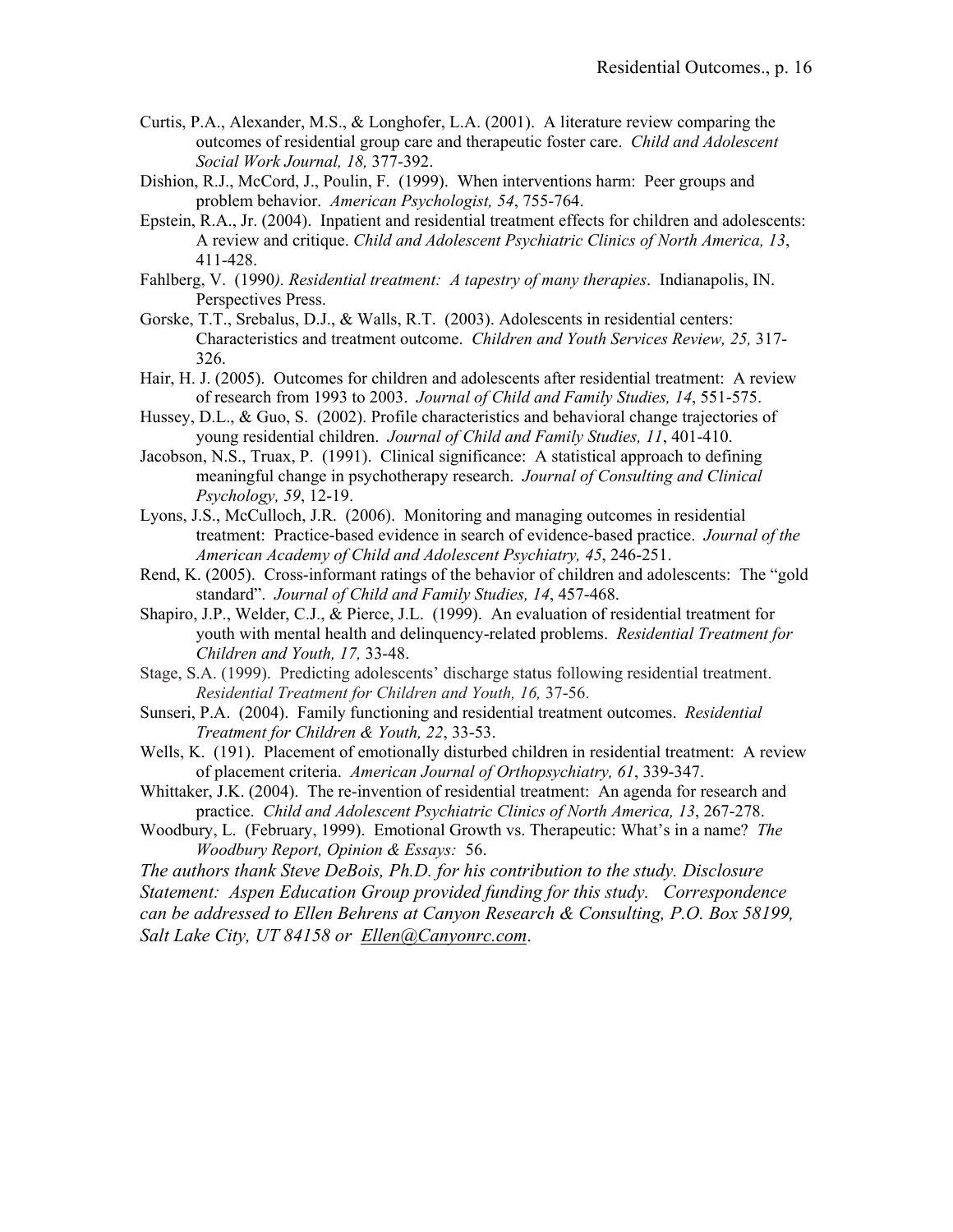Residential Outcomes., p. 17 Residential Outcomes., p. 17

Table 1. Pearson Product Moment Correlations between Adolescent and Parent Report on YSR and CBCL Scales **Table 1. Pearson Product Moment Correlations between Adolescent and Parent Report on YSR and CBCL Scales** 

| Variables                                                                                | Internal,<br>Admit<br>YSR | External<br>Admit<br><b>YSR</b>                 | YSR Total<br>Problems,<br>Admit | Internal<br>Admit<br>CBCL | External<br>Admit<br>CBCL | CBCL Total<br>Problems,<br>Admit | Discharge<br>Internal<br>YSR | Discharge<br>External,<br>YSR | Discharge<br>YSR Total<br>Problems, | Discharge<br>Internal<br>CBCL | Discharge<br>External<br>CBCL | CBCL Total<br>Discharge<br>Problems, |
|------------------------------------------------------------------------------------------|---------------------------|-------------------------------------------------|---------------------------------|---------------------------|---------------------------|----------------------------------|------------------------------|-------------------------------|-------------------------------------|-------------------------------|-------------------------------|--------------------------------------|
| Internalizing,<br>Admit<br>YSR                                                           |                           | $.314$ <sup>(**</sup> )                         | $.836$ <sup>(**</sup> )         | $.357$ <sup>(**)</sup> )  | .054                      | $.284$ <sup>(**)</sup> )         | $.431$ <sup>(**)</sup> )     | .067                          | $.289$ <sup>(**)</sup> )            | $.312$ <sup>(**)</sup> )      | $.156(*)$                     | $.270$ <sup>(**</sup> )              |
| Externalizing,<br>Admit<br>YSR                                                           | $.314$ <sup>(**)</sup> )  |                                                 | $.746$ (**)                     | $-0.042$                  | $.417$ <sup>(**)</sup> )  | $.226$ <sup>(**)</sup> )         | (44)(16)                     | $.343$ <sup>(**</sup> )       | $.300$ (**)                         | 511                           | $.158(*)$                     | .125                                 |
| <b>YSR</b> Total<br>Problems,<br>Admit                                                   | $.836$ <sup>(**</sup> )   | $.746$ (**)                                     |                                 | $.210$ <sup>(**</sup> )   | $239$ <sup>(**)</sup> )   | $.315$ <sup>(**)</sup> )         | $.404$ (**)                  | $.250$ <sup>(**</sup> )       | $.388$ <sup>(**)</sup> )            | $(190(**))$                   | $(171(*)$                     | $235$ <sup>(**)</sup> )              |
| nternalizing,<br>Admit<br>CBCL                                                           | $.357$ <sup>(**)</sup> )  | $-0.42$                                         | $.210$ <sup>(**</sup> )         | ᡪ                         | $.248$ <sup>(**)</sup> )  | $.756$ (**)                      | $.214$ <sup>(**)</sup> )     | $-083$                        | .076                                | $.463$ <sup>(**)</sup>        | 107                           | $.310$ <sup>(**</sup> )              |
| Externalizing,<br>Admit<br>CBCL                                                          | 054                       | $\binom{*}{*}$                                  | $.239$ <sup>(**)</sup> )        | $.248$ <sup>(**</sup> )   | ↽                         | $.748$ (**)                      | .082                         | $.151$ <sup>(**</sup> )       | $.128$ (*)                          | .133                          | $.295$ <sup>(**)</sup> )      | $.257$ <sup>(**)</sup> )             |
| CBCL Total<br>Problems,<br>Admit                                                         | $.284$ <sup>(**)</sup> )  | $.226$ <sup>(**)</sup> )                        | $.315^{(**)}$                   | $.756$ <sup>(**</sup> )   | $.748$ (**)               |                                  | $.214$ <sup>(**)</sup> )     | .072                          | $.174$ <sup>(**)</sup> )            | $357$ <sup>(**)</sup> )       | $.248$ (**)                   | $.383$ <sup>(**</sup> )              |
| Internalizing,<br>Discharge<br>YSR                                                       | $.431$ <sup>(**)</sup> )  | $(44)$ [6]                                      | $.404$ (**)                     | $.214$ <sup>(**</sup> )   | .082                      | $.214$ <sup>(**)</sup> )         | ↽                            | 602(**)                       | $.886$ <sup>(**)</sup> )            | $.339$ <sup>(**)</sup> )      | $.286$ (**)                   | $.347$ <sup>(**</sup> )              |
| Externalizing,<br>Discharge<br>YSR                                                       | .067                      | $.343$ <sup>(**</sup> )                         | $.250$ (**)                     | $-083$                    | $.151$ <sup>(**)</sup> )  | .072                             | $.602$ <sup>(**</sup> )      |                               | $.872$ <sup>(**)</sup> )            | $.155(*)$                     | $.228$ <sup>(**)</sup> )      | $.210$ <sup>(**</sup> )              |
| <b>YSR</b> Total<br>Discharge<br>Problems,                                               | $.289$ <sup>(**)</sup> )  | $.300$ <sup>(**)</sup> )                        | $.388$ <sup>(**</sup> )         | .076                      | $.128$ (*)                | $.174$ <sup>(**)</sup> )         | $.886$ <sup>(**</sup> )      | $872$ <sup>(**</sup> )        |                                     | $.259$ <sup>(**)</sup> )      | $275$ <sup>(**)</sup> )       | $.308$ <sup>(**</sup> )              |
| nternalizing,<br>Discharge<br>CBCL                                                       | $.312$ <sup>(**)</sup> )  | $\overline{0}1$                                 | $(190(**))$                     | $.463$ <sup>**</sup> )    | .133                      | $.357$ <sup>(**)</sup> )         | $.339$ <sup>(**)</sup> )     | $.155$ <sup>(*)</sup>         | $.259$ <sup>(**)</sup> )            | ᠇                             | $.633$ <sup>(**)</sup>        | $.862$ <sup>(**</sup> )              |
| Externalizing,<br>Discharge<br>CBCL                                                      | $.156$ (*)                | $.158(*)$                                       | $(171(*)$                       | 107                       | $.295$ <sup>(**)</sup> )  | $.248$ (**)                      | $.286$ (**)                  | $.228$ <sup>(**</sup> )       | $.275$ <sup>(**)</sup> )            | $.633$ <sup>(**)</sup>        |                               | $(397($ **)                          |
| CBCL Total<br>Discharge<br>Problems,                                                     | $.270$ <sup>(**</sup> )   | .125                                            | $.235$ <sup>(**</sup> )         | $.310$ <sup>(**</sup> )   | $.257$ <sup>(**)</sup> )  | $.383$ <sup>(**)</sup>           | $.347$ <sup>(**</sup> )      | $.210$ <sup>(**</sup> )       | $.308$ <sup>(**</sup> )             | $.862$ <sup>(**</sup> )       | $.897$ <sup>(**</sup> )       | $\overline{\phantom{0}}$             |
| Correlation is significant at the 0.01 level (2-tailed).<br>.<br>Correlation *<br>$\ast$ |                           | (اممالیت) اور امریکا 44 اسم 10 مطلب + C (متابع) |                                 |                           |                           |                                  |                              |                               |                                     |                               |                               |                                      |

Correlation is significant at the 0.05 level (2-tailed). \* Correlation is significant at the 0.05 level (2-tailed).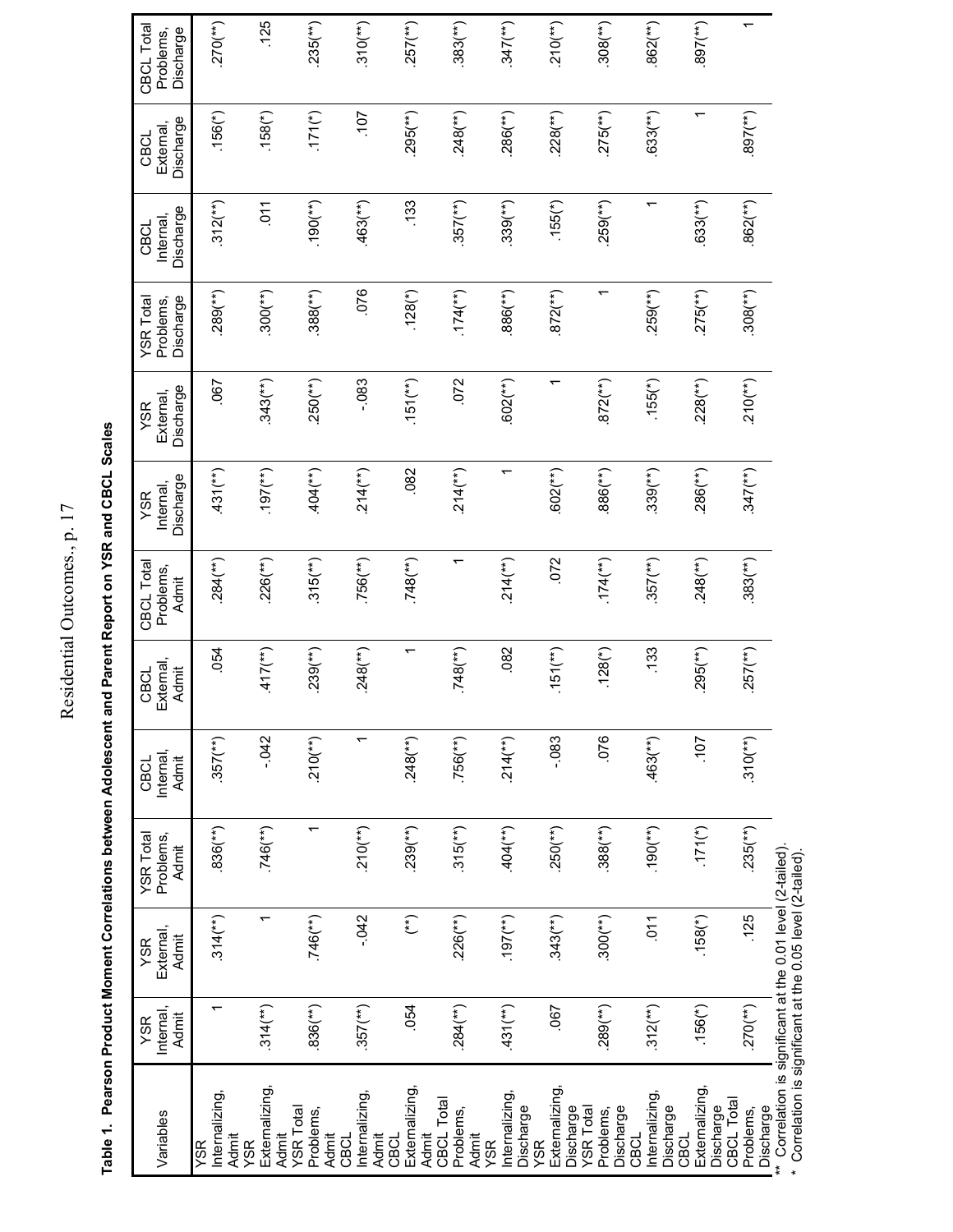# Residential Outcomes., p. 18

# **Table 2. Youth-Report Variables**

| Variables                                                                                                                                                                                                                      | <b>M Raw Score</b> | N   | SD    | t    | p     | Mean T<br><b>Score</b> | Mean<br>Percentile | Range      |
|--------------------------------------------------------------------------------------------------------------------------------------------------------------------------------------------------------------------------------|--------------------|-----|-------|------|-------|------------------------|--------------------|------------|
| Communication with Parents <sup>a</sup>                                                                                                                                                                                        |                    |     |       |      |       |                        |                    |            |
| Admission                                                                                                                                                                                                                      | 3.14               | 372 | 1.13  |      |       |                        |                    |            |
| Discharge                                                                                                                                                                                                                      | 4.31               | 372 | 0.76  | 0.20 | 0.000 |                        |                    |            |
| Compliance with Rules <sup>a</sup>                                                                                                                                                                                             |                    |     |       |      |       |                        |                    |            |
| Admission                                                                                                                                                                                                                      |                    |     |       |      |       |                        |                    |            |
| Discharge                                                                                                                                                                                                                      | 3.20               | 371 | 1.08  |      |       |                        |                    |            |
| Relationship with Parent(s) <sup>a</sup>                                                                                                                                                                                       | 4.14               | 371 | 0.74  | 0.06 | 0.285 |                        |                    |            |
| Admission                                                                                                                                                                                                                      |                    |     |       |      |       |                        |                    |            |
| Discharge                                                                                                                                                                                                                      | 3.28               | 370 | 1.08  |      |       |                        |                    |            |
| Relationship with Other Family <sup>a</sup>                                                                                                                                                                                    | 4.36               | 370 | 0.75  | 0.26 | 0.000 |                        |                    |            |
| Admission                                                                                                                                                                                                                      |                    |     |       |      |       |                        |                    |            |
| Discharge                                                                                                                                                                                                                      | 3.61               | 371 | 0.99  |      |       |                        |                    |            |
| <b>Psychiatric Medication Prescribed</b>                                                                                                                                                                                       | 4.13               | 371 | 0.77  | 0.12 | 0.023 |                        |                    |            |
| Prior 3 Months <sup>c</sup>                                                                                                                                                                                                    |                    |     |       |      |       |                        |                    |            |
| Admission                                                                                                                                                                                                                      |                    |     |       |      |       |                        |                    |            |
| Discharge                                                                                                                                                                                                                      | 1.29               | 354 | 0.62  |      |       |                        |                    |            |
|                                                                                                                                                                                                                                | 1.38               | 354 | 0.49  |      |       |                        |                    |            |
| <b>YSR Scales</b>                                                                                                                                                                                                              |                    |     |       |      |       |                        |                    |            |
| Anxious/Depressed                                                                                                                                                                                                              |                    |     |       |      |       |                        |                    |            |
| Admission                                                                                                                                                                                                                      | 7.70               | 369 | 5.50  |      |       | 60                     | 84                 | Normal     |
| Discharge                                                                                                                                                                                                                      |                    |     |       |      | 0.000 | 53                     | 63                 |            |
| Anxious/Withdrawn                                                                                                                                                                                                              | 4.82               | 369 | 4.23  | 0.40 |       |                        |                    | Normal.    |
| Admission                                                                                                                                                                                                                      |                    | 369 |       |      |       |                        |                    | Normal     |
| Discharge                                                                                                                                                                                                                      | 5.29               |     | 3.31  |      |       | 59                     | 82.5               |            |
| Somatic Complaints                                                                                                                                                                                                             | 2.93               | 369 | 2.73  | 0.40 | 0.000 | 52                     | 60                 | Normal     |
| Admission                                                                                                                                                                                                                      |                    |     |       |      |       |                        |                    |            |
| Discharge                                                                                                                                                                                                                      | 4.55               | 369 | 3.65  |      |       | 57.5                   | 77.5               | Normal     |
| Social Problems                                                                                                                                                                                                                | 2.80               | 369 | 2.91  | 0.45 | 0.000 | 62                     | 59                 | Normal     |
| Admission                                                                                                                                                                                                                      |                    |     |       |      |       |                        |                    |            |
| Discharge                                                                                                                                                                                                                      | 5.02               | 369 | 3.44  |      |       | 58                     | 79                 | Normal     |
| <b>Thought Problems</b>                                                                                                                                                                                                        | 3.40               | 369 | 2.65  | 0.47 | 0.000 | 54                     | 67                 | Normal     |
| Admission                                                                                                                                                                                                                      |                    |     |       |      |       |                        |                    |            |
| Discharge                                                                                                                                                                                                                      | 6.51               | 369 | 4.32  |      |       | 60                     | 84                 | Normal     |
| <b>Attention Problems</b>                                                                                                                                                                                                      | 4.29               | 369 | 3.83  | 0.40 | 0.000 | 54.5                   | 68                 | Normal     |
| Admission                                                                                                                                                                                                                      |                    |     |       |      |       |                        |                    |            |
|                                                                                                                                                                                                                                | 8.62               | 369 | 3.78  |      |       | 61.5                   | 87                 | Normal     |
| Discharge<br>Rule-Breaking Behavior                                                                                                                                                                                            | 5.82               | 369 | 3.40  | 0.47 | 0.000 | 53                     | 61                 | Normal     |
| Admission                                                                                                                                                                                                                      |                    |     |       |      |       |                        |                    |            |
| Discharge                                                                                                                                                                                                                      | 12.64              | 369 | 6.29  |      |       | 69                     | 97                 | Borderline |
|                                                                                                                                                                                                                                | 5.78               | 369 | 4.89  | 0.32 | 0.000 | 57                     | $77 \,$            | Normal     |
| Aggressive Behavior                                                                                                                                                                                                            |                    |     |       |      |       |                        |                    |            |
| Admission                                                                                                                                                                                                                      | 10.94              | 369 | 5.96  |      |       | 59.5                   | 83                 | Normal     |
| Discharge                                                                                                                                                                                                                      | 6.77               | 369 | 5.22  | 0.37 | 0.000 | 52                     | 59                 | Normal     |
| Internalizing                                                                                                                                                                                                                  |                    |     |       |      |       |                        |                    |            |
| Admission                                                                                                                                                                                                                      | 17.54              | 369 | 10.53 |      |       | 60.5                   | 85                 | Borderline |
| Discharge                                                                                                                                                                                                                      | 10.55              | 369 | 8.34  | 0.43 | 0.000 | 51.5                   | 56                 | Normal     |
| Externalizing                                                                                                                                                                                                                  |                    |     |       |      |       |                        |                    |            |
| Admission                                                                                                                                                                                                                      | 23.57              | 369 | 10.99 |      |       | 66.5                   | 95                 | Clinical   |
| Discharge                                                                                                                                                                                                                      | 12.54              | 369 | 9.45  | 0.34 | 0.000 | 55.5                   | 70.5               | Normal     |
| Total                                                                                                                                                                                                                          |                    |     |       |      |       |                        |                    |            |
| Admission                                                                                                                                                                                                                      | 61.26              | 369 | 25.94 |      |       | 62                     | 88                 | Borderline |
| Discharge<br>Discharge 36.61 369 23.53 0.39 0.000 51.5 56 Norma<br>2 Note: <sup>a</sup> Scale 1-5, with 1= "Very Poor" and 5 = "Excellent". <sup>b</sup> Scale 1-7, with 1="none" and 7 = "50 or more times" ° Yes = 1, No = 2 |                    |     |       |      |       |                        |                    | Normal     |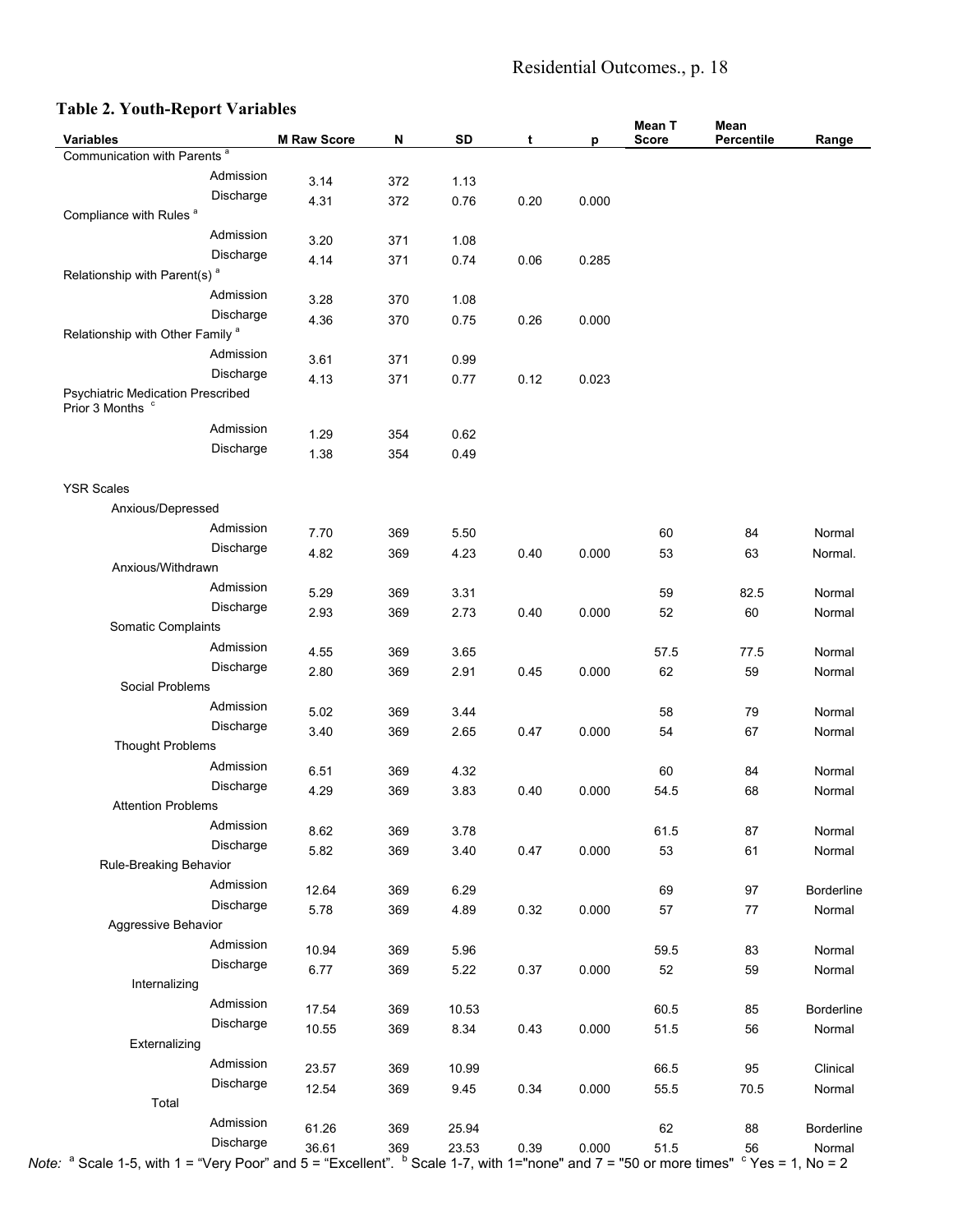# Residential Outcomes., p. 19

# Table 3. Parent-Report Variables

| $10010$ $3.101$ cm, $100$ $010$ $1001$ $00$<br><b>Variables</b>         | <b>M Raw Score</b> | N   | <b>SD</b> | t     | р     | Mean T<br><b>Score</b> | Mean<br>Percentile | Range             |
|-------------------------------------------------------------------------|--------------------|-----|-----------|-------|-------|------------------------|--------------------|-------------------|
| Communication with Parents <sup>a</sup>                                 |                    |     |           |       |       |                        |                    |                   |
| Admission                                                               | 2.60               | 194 | 1.14      |       |       |                        |                    |                   |
| Discharge                                                               | 3.90               | 194 | 0.89      | 0.26  | 0.000 |                        |                    |                   |
| Compliance with Rules <sup>a</sup>                                      |                    |     |           |       |       |                        |                    |                   |
| Admission                                                               | 2.12               | 193 | 1.18      |       |       |                        |                    |                   |
| Discharge                                                               | 3.84               | 193 | 0.87      | 0.26  | 0.000 |                        |                    |                   |
| Relationship with Parent(s) <sup>a</sup>                                |                    |     |           |       |       |                        |                    |                   |
| Admission                                                               | 2.70               | 194 | 1.06      |       |       |                        |                    |                   |
| Discharge                                                               | 3.98               | 194 | 0.79      | 0.26  | 0.000 |                        |                    |                   |
| Relationship with Other Family <sup>a</sup>                             |                    |     |           |       |       |                        |                    |                   |
| Admission                                                               | 2.60               | 192 | 0.92      |       |       |                        |                    |                   |
| Discharge                                                               | 3.81               | 192 | 0.77      | 0.20  | 0.006 |                        |                    |                   |
| <b>Psychiatric Medication Prescribed</b><br>Prior 3 Months <sup>c</sup> |                    |     |           |       |       |                        |                    |                   |
| Admission                                                               |                    |     |           |       |       |                        |                    |                   |
| Discharge                                                               | 3.42               | 107 | 1.37      |       |       |                        |                    |                   |
|                                                                         | 4.52               | 107 | 0.73      |       |       |                        |                    |                   |
| Grade Point Average (4 pt scale)<br>Admission                           |                    |     |           |       |       |                        |                    |                   |
| Discharge                                                               | 2.01               | 163 | 1.02      |       |       |                        |                    |                   |
| Matriculation <sup>d</sup>                                              | 2.88               | 163 | 0.79      | 0.32  | 0.000 |                        |                    |                   |
| Admission                                                               | 3.10               | 180 | 0.88      |       |       |                        |                    |                   |
| Discharge                                                               | 3.58               | 180 | 1.03      | 0.54  | 0.000 |                        |                    |                   |
| <b>CBCL Scales</b>                                                      |                    |     |           |       |       |                        |                    |                   |
| Anxious/Depressed                                                       |                    |     |           |       |       |                        |                    |                   |
| Admission                                                               | 8.43               | 192 | 4.73      |       |       | 66                     | 94.5               | <b>Borderline</b> |
| Discharge                                                               | 4.00               | 192 | 3.81      | 0.51  | 0.000 | 56                     | 72                 | Normal.           |
| Anxious/Withdrawn                                                       |                    |     |           |       |       |                        |                    |                   |
| Admission                                                               | 6.88               | 192 | 3.34      |       |       | 68                     | 96                 | <b>Borderline</b> |
| Discharge                                                               | 2.68               | 192 | 2.68      | 0.37  | 0.000 | 56                     | 72                 | Normal            |
| Somatic Complaints                                                      |                    |     |           |       |       |                        |                    |                   |
| Admission                                                               | 3.58               | 192 | 3.25      |       |       | 61.5                   | 87                 | Normal            |
| Discharge                                                               | 1.45               | 192 | 2.09      | 0.44  | 0.000 | 54                     | 65                 | Normal            |
| Social Problems                                                         |                    |     |           |       |       |                        |                    |                   |
| Admission                                                               | 4.89               | 192 | 3.46      |       |       | 63                     | 90                 | Normal            |
| Discharge                                                               | 1.92               | 192 | 2.52      | 0.60  | 0.000 | 53                     | 61                 | Normal            |
| <b>Thought Problems</b>                                                 |                    |     |           |       |       |                        |                    |                   |
| Admission                                                               | 5.33               | 192 | 4.03      |       |       | 67                     | 95                 | Borderline        |
| Discharge                                                               | 2.16               | 192 | 2.59      | 0.39  | 0.000 | 55                     | 70                 | Normal            |
| <b>Attention Problems</b>                                               |                    |     |           |       |       |                        |                    |                   |
| Admission                                                               | 10.20              | 192 | 3.67      |       |       | 63                     | 90.5               | Normal            |
| Discharge                                                               | 4.43               | 192 | 3.45      | 0.355 | 0.000 | 55                     | $70$               | Normal            |
| Rule-Breaking Behavior                                                  |                    |     |           |       |       |                        |                    |                   |
| Admission                                                               | 13.79              | 192 | 5.77      |       |       | $72\,$                 | 98.5               | Clinical          |
| Discharge                                                               | 3.54               | 192 | 4.18      | 0.3   | 0.000 | 56                     | 72                 | Normal            |
| Aggressive Behavior                                                     |                    |     |           |       |       |                        |                    |                   |
| Admission                                                               | 14.32              | 192 | 6.37      |       |       | 67                     | 95                 | Borderline        |
| Discharge                                                               | 4.32               | 192 | 4.84      | 0.35  | 0.000 | 53                     | 61                 | Normal            |
| Internalizing                                                           |                    |     |           |       |       |                        |                    |                   |
| Admission                                                               |                    |     |           |       |       |                        |                    |                   |
| Discharge                                                               | 18.91              | 192 | 8.86      |       |       | 68                     | 97                 | Clinical          |
|                                                                         | 8.15               | 192 | 7.21      | 0.46  | 0.000 | 56                     | 72                 | Normal            |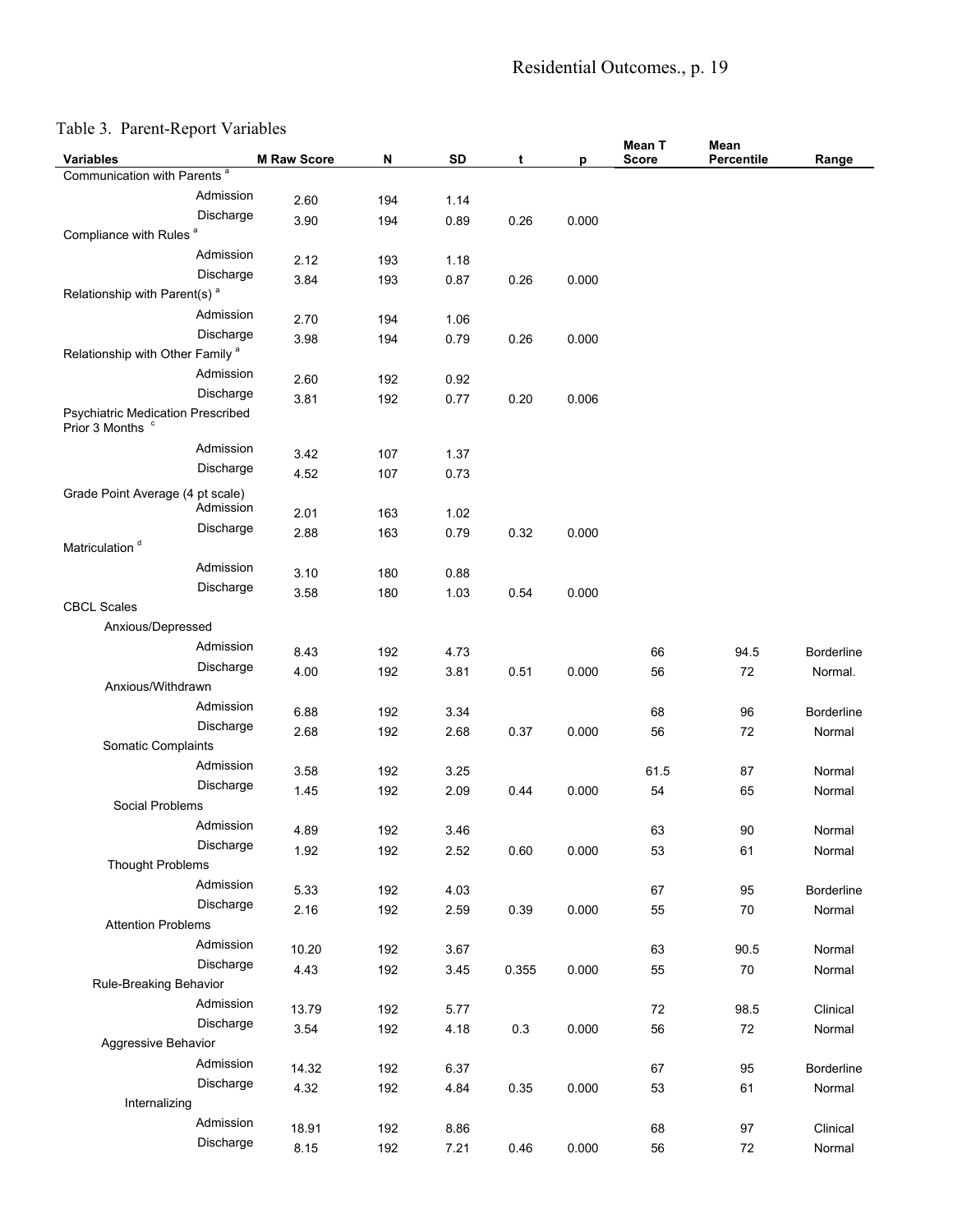# Residential Outcomes., p. 20

# Table 3. Parent-Report Variables

|                                                                                                                                                                |           | <b>M</b> Raw |     |           |      |       | Mean T       | Mean              |          |
|----------------------------------------------------------------------------------------------------------------------------------------------------------------|-----------|--------------|-----|-----------|------|-------|--------------|-------------------|----------|
| <b>Variables</b>                                                                                                                                               |           | <b>Score</b> | N   | <b>SD</b> |      |       | <b>Score</b> | <b>Percentile</b> | Range    |
| Externalizing                                                                                                                                                  |           |              |     |           |      |       |              |                   |          |
|                                                                                                                                                                | Admission | 28.11        | 192 | 10.15     |      |       | 70           | 97.5              | Clinical |
|                                                                                                                                                                | Discharge | 7.87         | 192 | 8.44      | 0.30 | 0.000 | 54.5         | 67                | Normal   |
| Total                                                                                                                                                          |           |              |     |           |      |       |              |                   |          |
|                                                                                                                                                                | Admission | 72.77        | 192 | 23.10     |      |       | 70           | 97.5              | Clinical |
|                                                                                                                                                                | Discharge | 26.91        | 192 | 22.47     | 0.38 | 0.000 | 54.5         | 67                | Normal   |
| Note: $a$ Scale ranges from 1-5. $b$ Scale ranged from 1-7, with 1 = "none" and 7 = "50 or more times" $c$ Yes = 1, No = 2 $a$ Scale ranged from 1-5, with 1 = |           |              |     |           |      |       |              |                   |          |

 Scale ranged from 1-5, with 1 = "More than one year behind" and 5 = "Ahead of schedule"

Table 6. Stepwise Regression Predicting Parent-Reported Discharge Functioning

# **Variance Explained**

|            | R<br>0.654        | R Square<br>0.427 | Adjusted R<br>Square<br>0.395 | Std Error of<br><b>Estimate</b><br>15.369 |       |
|------------|-------------------|-------------------|-------------------------------|-------------------------------------------|-------|
|            |                   |                   | <b>Anova Results</b>          |                                           |       |
|            | Sum of<br>Squares | Df                | Mean Square                   | F Value                                   | р     |
| Regression | 18519.334         | 6.000             | 3086.556                      | 13.067                                    | 0.000 |
| Residual   | 24802.229         | 105.000           | 236.212                       |                                           |       |
| Total      | 43321.563         | 111.000           |                               |                                           |       |

# **Regression Coefficients**

|                                               |           | <b>Unstandardized Coefficients</b> | Standardized<br>Coefficients |          |       |
|-----------------------------------------------|-----------|------------------------------------|------------------------------|----------|-------|
|                                               | B         | Std. Error                         | <b>Beta</b>                  | t        | Sig.  |
| (Constant)                                    | 86.870    | 14.239                             |                              | 6.101    | 0.000 |
| Males                                         | $-9.560$  | 3.125                              | $-0.243$                     | $-3.059$ | 0.003 |
| Parent Report<br>Compliance<br>at Admission   | $-2.553$  | 1.441                              | $-0.139$                     | $-1.772$ | 0.079 |
| <b>CBCL Admit</b><br>Total<br>Problems        | 0.231     | 0.076                              | 0.244                        | 3.018    | 0.003 |
| Parent Report<br>Change in<br>Problems        | $-10.883$ | 1.966                              | $-0.421$                     | $-5.535$ | 0.000 |
| Adolescent<br>Report<br>Change in<br>Problems | $-4.970$  | 1.719                              | $-0.222$                     | $-2.892$ | 0.005 |
| Outpatient<br>Therapy                         | 9.105     | 3.351                              | 0.205                        | 2.717    | 0.008 |

Dependent Variable: CBCL Total Problems Score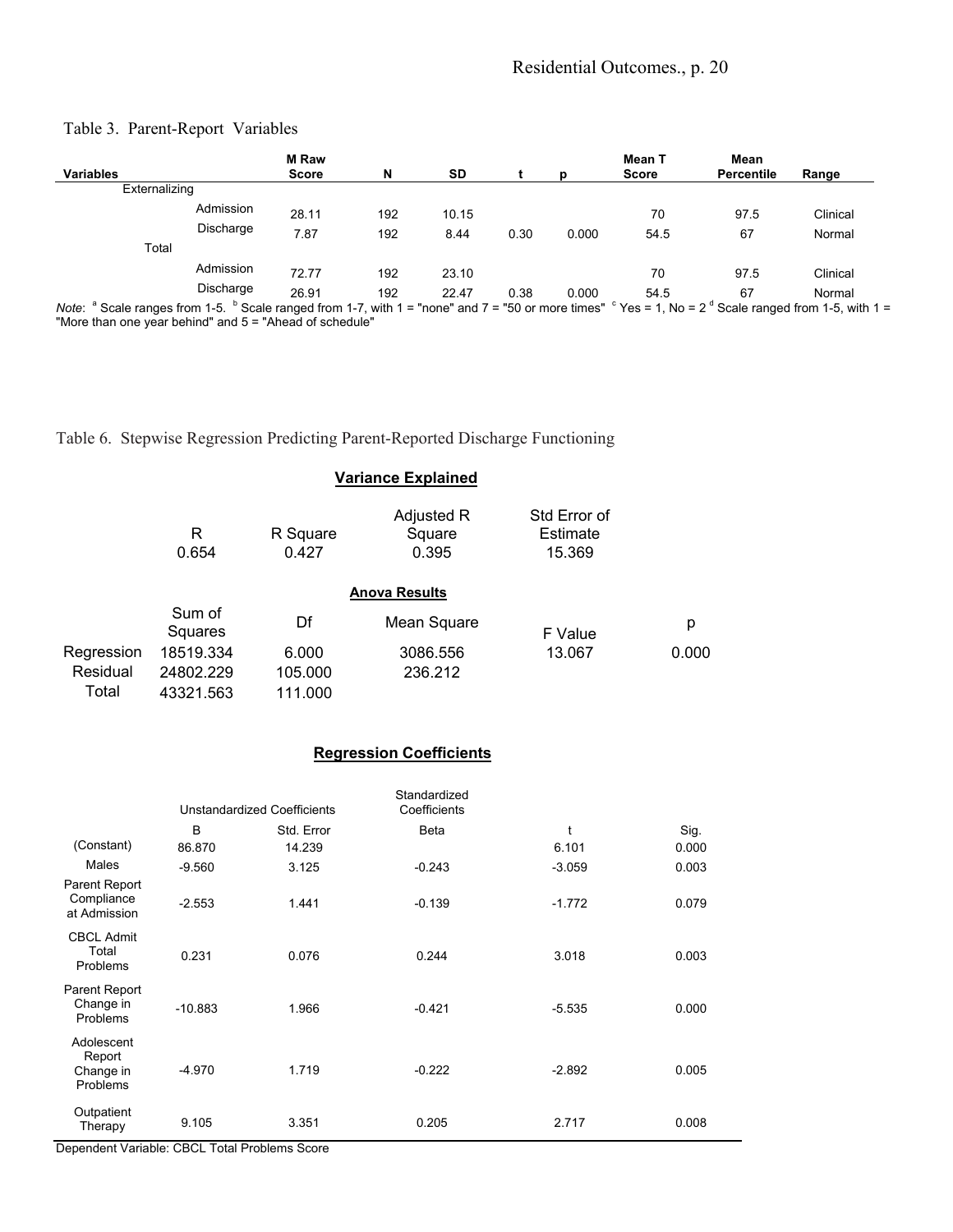Table 7. Stepwise Regression Predicting Youth-Reported Discharge Functioning

|            |                   |                   | <b>Variance Explained</b>     |                                    |       |
|------------|-------------------|-------------------|-------------------------------|------------------------------------|-------|
|            | R<br>0.651        | R Square<br>0.424 | Adjusted R<br>Square<br>0.397 | Std Error of<br>Estimate<br>20.909 |       |
|            |                   |                   | <b>Anova Results</b>          |                                    |       |
|            | Sum of<br>Squares | Df                | Mean Square                   | F Value                            | р     |
| Regression | 33807.286         | 5.000             | 6761.457                      | 15.466                             | 0.000 |
| Residual   | 45904.606         | 105.000           | 437.187                       |                                    |       |
| Total      | 79711.892         | 110.000           |                               |                                    |       |

# **Regression Coefficients**

|                                                        |          | Unstandardized Coefficients | Standardized<br>Coefficients |          |       |
|--------------------------------------------------------|----------|-----------------------------|------------------------------|----------|-------|
|                                                        | B        | Std. Error                  | <b>Beta</b>                  | t        | Sig.  |
| (Constant)                                             | 113.912  | 15.375                      |                              | 7.409    | 0.000 |
| Mood                                                   | 9.504    | 4.164                       | 0.177                        | 2.283    | 0.024 |
| <b>YSR Total</b><br>Admission                          | 0.343    | 0.079                       | 0.331                        | 4.334    | 0.000 |
| Quality of<br>Adolescent's<br>Experience<br>in Program | $-9.362$ | 3.287                       | $-0.296$                     | $-2.848$ | 0.005 |
| Parental<br>Satisfaction                               | $-6.603$ | 2.376                       | $-0.214$                     | $-2.778$ | 0.006 |
| Adolescent<br>Report of<br>Improvement                 | $-7.013$ | 3.391                       | $-0.211$                     | $-2.068$ | 0.041 |

Dependent Variable: YSR Total Problems Score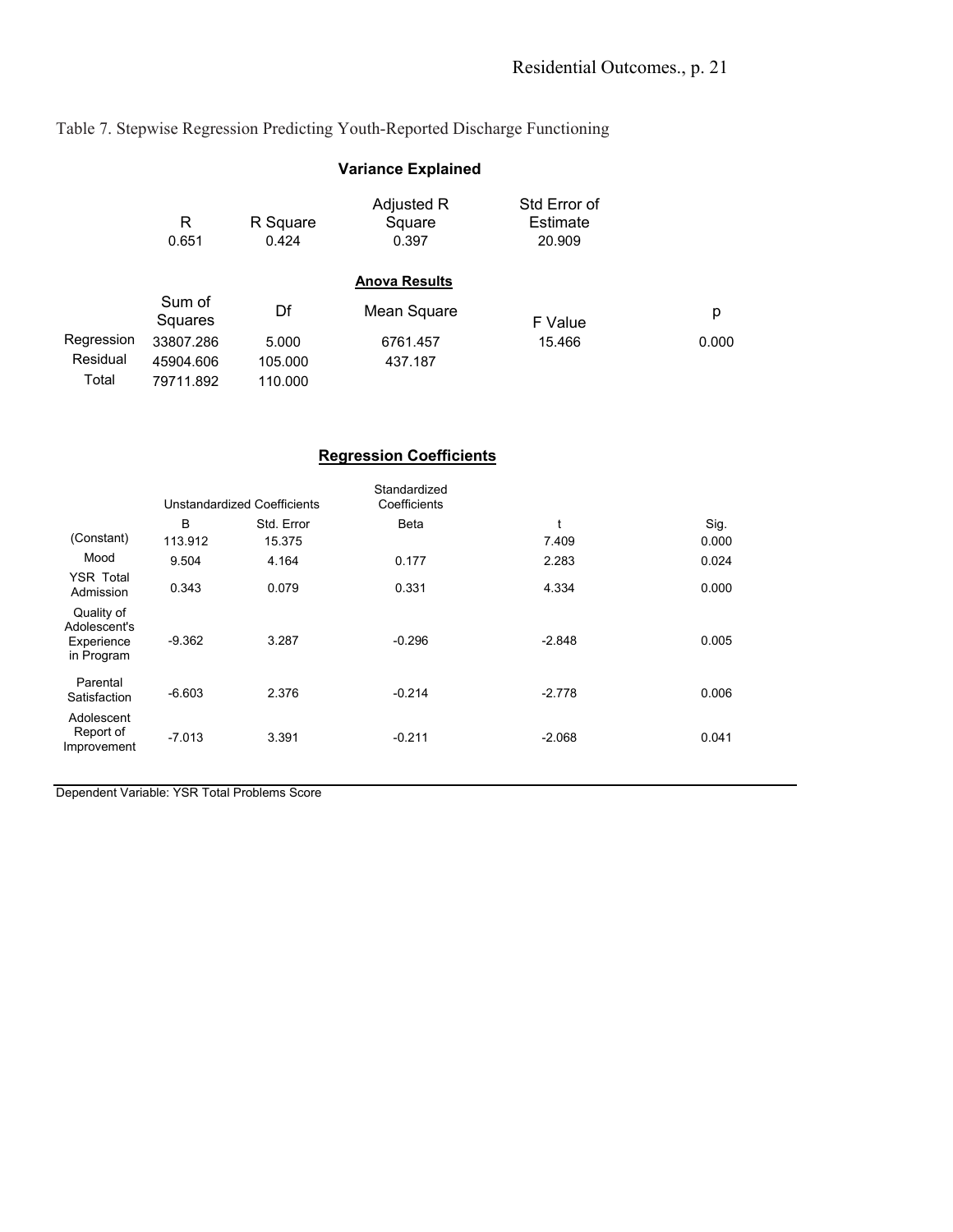# ABSTRACT ...

This poster presents the results of the first large-scale exploration of client characteristics, treatment outcomes, and discharge predictors in private residential treatment.

The sample of nearly 1000 adolescents and their parents was collected from nine private residential programs. Analyses of variance indicated that both adolescents and parents reported a significant reduction in problems from admission to discharge, on aggregate measures of psycho-social functioning (Total Problems Scores, Internalizing Scales, and Externalizing Scales of the Child Behavior Checklist, CBCL, and Youth Self-Report, YSR) and nearly every syndrome (15 of 16 YSR and CBCL Syndrome scales)

Two out of 22 treatment and non-treatment-related variables (Grade Point Average and Mood Disorder) interacted with outcomes. Furthermore, in stepwise regression analyses, testing a wide array of treatment and non-treatment variables, only a few variables predicted discharge functioning.

Taken together, the analyses suggested that adolescent problems improve significantly during private residential treatment and that, with only a few exceptions, discharge functioning and in-treatment change were relatively similar, regardless of adolescent background, history, problems, and treatment factors.

## METHOD  $\cdots$

The sample consisted of 993 adolescents and their parents surveyed at admission and/or discharge.

Adolescents were treated at one of 9 private residential programs in the Eastern and Western United States.

The Western Institutional Review Board issued Certificates of Approval.

Measures:

- · Child Behavior Check List (CBCL) (Achenbach, 2001), a parentreport measure of adolescent functioning,
- Youth Self Report (YSR) (Achenbach, 2001) a self-report measure adolescent functioning,
- Background questionnaires, completed by parents and adolescents,
- Treatment summary forms, completed by residential program staff.

Data were organized into the following groups.

#### *Non-Treatment Variables*

- Demographic: age, gender, ethnicity, parental income, Pre-Treatment Academic Functioning: grade point average, matriculation,
- Prior Treatment History: psychiatric hospitalization, outpatient therapy, wilderness therapy, residential treatment, psychiatric medication,
- Pre-Treatment Psychosocial Functioning: YSR & CBCL Internalizing Scales, YSR & CBCL Eternalizing Scales, YSR & CBCL Total Problems Scales, Adolescent Communication with family, Adolescent Compliance, Adolescent Family Relationships,
- Presenting Problems: number of problems, mood disorder, substance abuse disorder, learning disorder, disruptive behavior disorders, eating disorders, anxiety disorders, developmental disorders, legal problems,

*Treatment Variables*

Adolescent Reaction to Residential Placement, Adolescent and Parental Satisfaction, Length of Stay, Adolescent and Parental Report of Overall Improvement, Self-Reported Effort in Residential Treatment, and Discharge Status.

# INTRODUCTION ...

There is a dearth of research conducted in residential treatment and the existing research is fraught with problems (Curry, 1991; Epstein, 2004).

- Samples were drawn primarily from public residential treatment programs (Curtis, Alexander, & Longhofer, 2001; Hair, 2005)
- Literature reviews consider private and public residential treatment research one body of literature.
- Reviewers criticize this research for its poor samples, retrospective designs, unstandardized measures, and unsophisticated statistical analyses (Curry, 1991; Curtis et al., 2001; Epstein, 2004, Hair, 2005). Reviewers conclude that the effectiveness of residential care is unresolved.

Despite these limitations several conclusions have been drawn.

- Most adolescents improve during residential treatment. Reported outcomes vary from 25% to 80% (Curry, 1991; Curtis et al., 2001; Epstein, 2004; Hair, 2005; Wells, 1991).
- The following factors have been shown to predict outcome: age, intelligence, degree of pathology, stability of the discharge placement, aftercare, and the absence of externalizing behaviors (Connor, Miller, Cunninghan, & Melloni, 2002; Epstein, 2004; Gorske, Srebalus, Walls, 2003; Wells, 1991)

*The research questions in the present study were:*

- *1) What are the characteristics of adolescents treated in private residential programs?*
- *2) Do adolescents change during private residential programs?*
	- *a} How does reported adolescent functioning vary across the selected outcomes?*
	- *b} Do youth outcomes vary according to non-treatment variables?*
	- *c} Do youth outcomes vary according to treatment variables?*
- *3) What factors (treatment & non-treatment) predict adolescent functioning at discharge?*